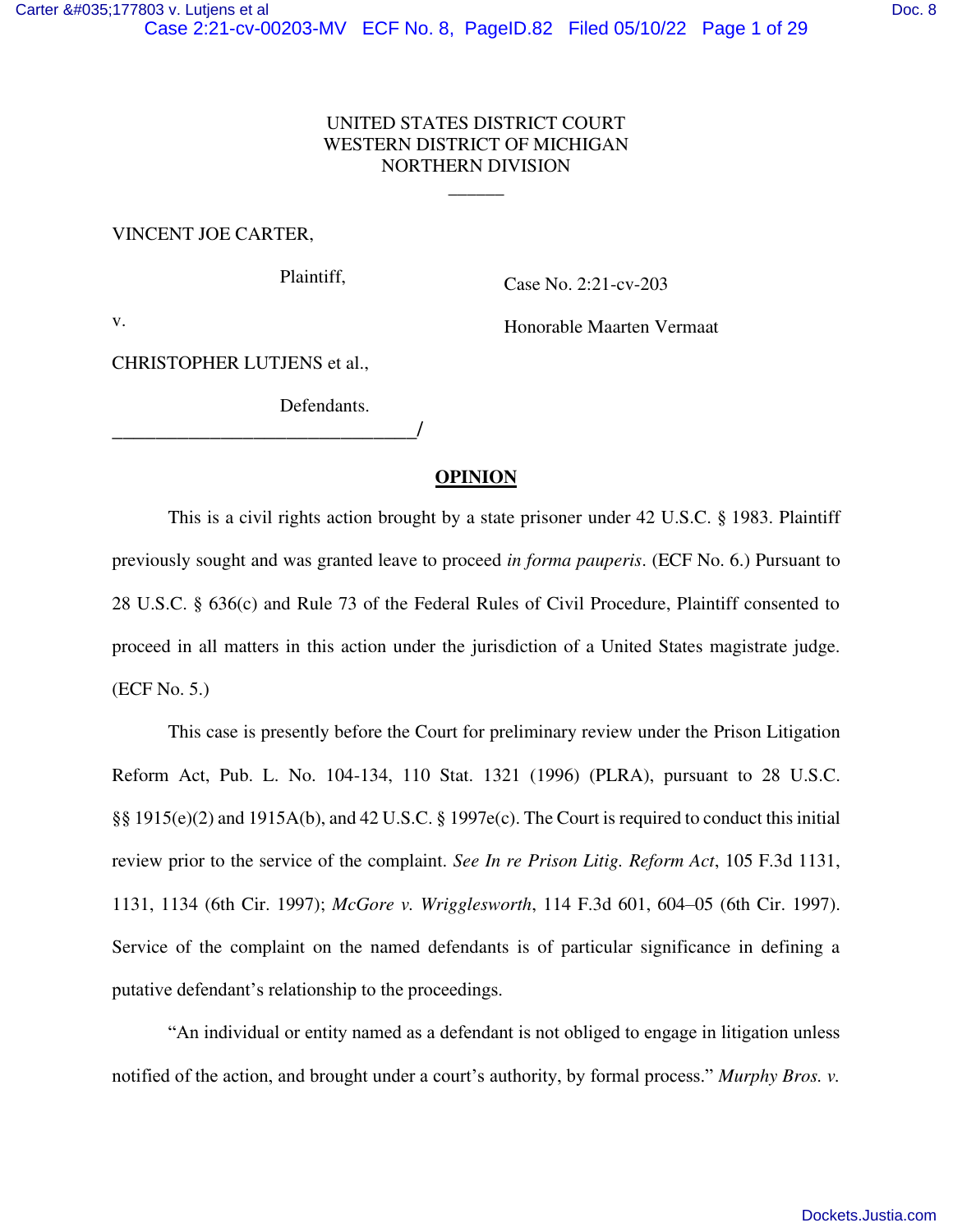#### Case 2:21-cv-00203-MV ECF No. 8, PageID.83 Filed 05/10/22 Page 2 of 29

*Michetti Pipe Stringing, Inc.*, 526 U.S. 344, 347 (1999). "Service of process, under longstanding tradition in our system of justice, is fundamental to any procedural imposition on a named defendant." *Id.* at 350. "[O]ne becomes a party officially, and is required to take action in that capacity, only upon service of a summons or other authority-asserting measure stating the time within which the party served must appear and defend." *Id.* (citations omitted). That is, "[u]nless a named defendant agrees to waive service, the summons continues to function as the *sine qua non* directing an individual or entity to participate in a civil action or forgo procedural or substantive rights." *Id.* at 351. Therefore, the Prison Litigation Reform Act, Pub. L. No. 104-134, 110 Stat. 1321 (1996) (PLRA), by requiring courts to review and even resolve a plaintiff's claims before service, creates a circumstance where there may only be one party to the proceeding—the plaintiff—at the district court level and on appeal. *See, e.g.*, *Conway v. Fayette Cnty. Gov't*, 212 F. App'x 418 (6th Cir. 2007) ("Pursuant to 28 U.S.C. § 1915A, the district court screened the complaint and dismissed it without prejudice before service was made upon any of the defendants  $\ldots$  [such that]  $\ldots$  only [the plaintiff] [wa]s a party to this appeal.").

Here, Plaintiff has consented to a United States magistrate judge conducting all proceedings in this case under  $28$  U.S.C.  $\S$  636(c). That statute provides that "[u]pon the consent of the parties, a full-time United States magistrate judge . . . may conduct any or all proceedings . . . and order the entry of judgment in the case . . . ." 28 U.S.C. § 636(c). Because the named Defendants have not yet been served, the undersigned concludes that they are not presently parties whose consent is required to permit the undersigned to conduct a preliminary review under the PLRA, in the same way they are not parties who will be served with or given notice of this opinion. *See Neals v. Norwood*, 59 F.3d 530, 532 (5th Cir. 1995) ("The record does not contain a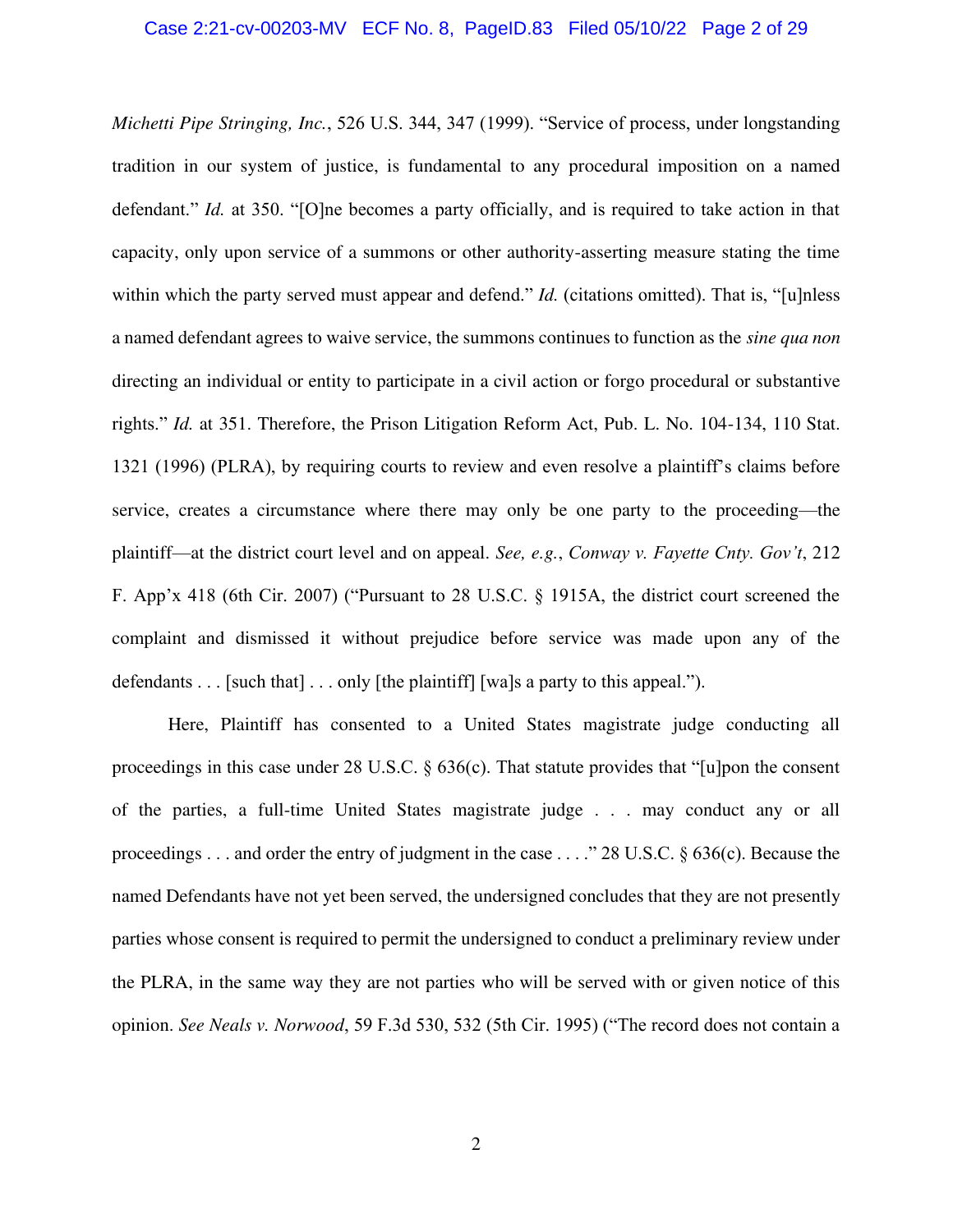#### Case 2:21-cv-00203-MV ECF No. 8, PageID.84 Filed 05/10/22 Page 3 of 29

consent from the defendants[; h]owever, because they had not been served, they were not parties to the action at the time the magistrate entered judgment.").<sup>1</sup>

Under the PLRA, the Court is required to dismiss any prisoner action brought under federal law if the complaint is frivolous, malicious, fails to state a claim upon which relief can be granted, or seeks monetary relief from a defendant immune from such relief. 28 U.S.C. §§ 1915(e)(2), 1915A; 42 U.S.C. § 1997e(c). The Court must read Plaintiff's *pro se* complaint indulgently, *see Haines v. Kerner*, 404 U.S. 519, 520 (1972), and accept Plaintiff's allegations as true, unless they are clearly irrational or wholly incredible. *Denton v. Hernandez*, 504 U.S. 25, 33 (1992). Applying these standards, the Court will dismiss Plaintiff's complaint for failure to state a claim against Defendants Scott, Carlson, Smoyer, Unknown Parties, and Washington. The Court will also dismiss, for failure to state a claim, the following claims against the remaining Defendants: (1) Plaintiff's claim pursuant to 42 U.S.C. § 1985; (2) Plaintiff's claim pursuant to 42 U.S.C. § 1986; (3) Plaintiff's First Amendment and RLUIPA claims against Defendants Lutjens, Feliciano, Wellman, Tasson, Dahl, McCarthy, and Huss; (4) Plaintiff's Eighth Amendment claims against Defendants Lutjens, Feliciano, Tasson, Dahl, McCarthy, and Huss; and (5) Plaintiff's First Amendment retaliation claim against Defendant Heinritz.

<sup>1</sup> *But see Coleman v. Lab. & Indus. Rev. Comm'n of Wis*., 860 F.3d 461, 471 (7th Cir. 2017) (concluding that, when determining which parties are required to consent to proceed before a United States magistrate judge under 28 U.S.C. § 636(c), "context matters" and the context the United States Supreme Court considered in *Murphy Bros.* was nothing like the context of a screening dismissal pursuant to 28 U.S.C.  $\S$ § 1915(e)(2) and 1915A(b), and 42 U.S.C. § 1997e(c)); *Williams v. King*, 875 F.3d 500, 503–04 (9th Cir. 2017) (relying on Black's Law Dictionary for the definition of "parties" and not addressing *Murphy Bros*.); *Burton v. Schamp*, 25 F.4th 198, 2022 WL 322883, at \*4–6, \*4 n.26 (3d Cir. Feb. 10, 2022) (premising its discussion of "the term 'parties' solely in relation to its meaning in Section  $636(c)(1)$ , and . . . not tak[ing] an opinion on the meaning of 'parties' in other contexts").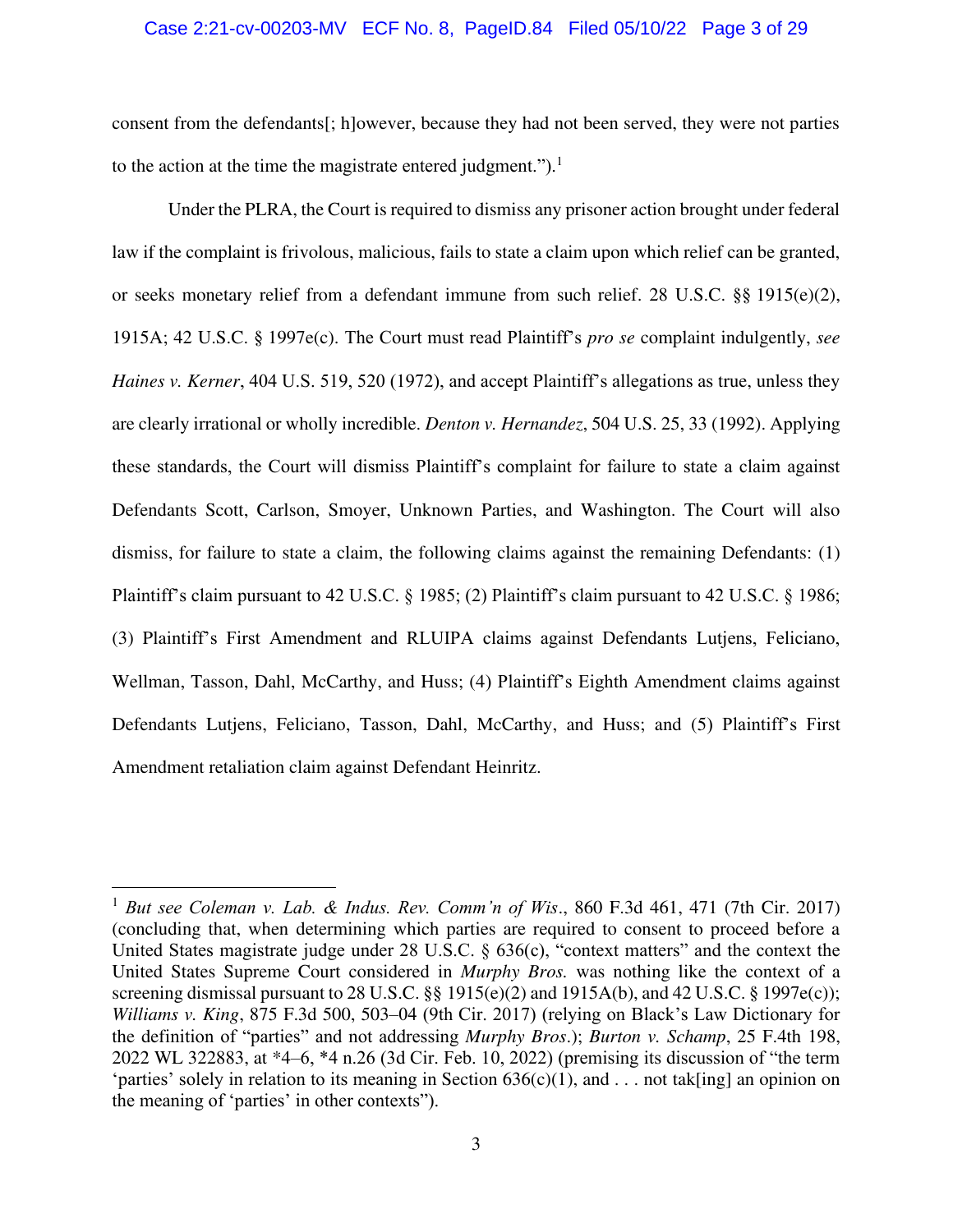#### Case 2:21-cv-00203-MV ECF No. 8, PageID.85 Filed 05/10/22 Page 4 of 29

The following claims remain in the case: (1) Plaintiff's First Amendment free exercise claims against Defendant Heinritz in her personal and official capacities; (2) Plaintiff's RLUIPA claims for declaratory and injunctive relief against Defendant Heinritz in her official capacity; (3) Plaintiff's Eighth Amendment claims against Defendants Wellman and Heinritz; and (4) Plaintiff's First Amendment retaliation claims against Defendants Lutjens, Feliciano, Tasson, Dahl, McCarthy, and Huss.

# **Discussion**

### **I. Factual Allegations**

Plaintiff is presently incarcerated with the Michigan Department of Corrections (MDOC) at the Kinross Correctional Facility (KCF) in Kincheloe, Chippewa County, Michigan. The events about which he complains, however, occurred at the Marquette Branch Prison (MBP) in Marquette, Marquette County, Michigan. Plaintiff sues MDOC Director Heidi Washington, Correctional Facilities Administration Transfer Coordinator Laura Heinritz, MDOC Bureau of Health Care Services Nurse S. Smoyer, and the following individuals at MBP: Warden Erica Huss, Assistant Deputy Wardens Unknown Tasson and Unknown Dahl, Business Manager Unknown McCarthy, Food Service Director Christopher Lutjens, Assistant Food Service Director J. Feliciano, Registered Dietician Kelly Wellman, Health Unit Manager C. Scott, Registered Nurse Unknown Carlson, and Unknown Parties.

Plaintiff alleges that he was transferred to MBP for outpatient treatment on July 1, 2020. (ECF No. 1, PageID.7.) At the time, Plaintiff was on the "Buddhist Religious 'Strict Vegan Diet' meal program." (*Id.*) Plaintiff maintains that MBP did not provide or was not equipped to provide religious "strict vegan diet" meals. (*Id.*) Plaintiff does not explain how the food provided by MBP failed to comply with his religious strict vegan diet.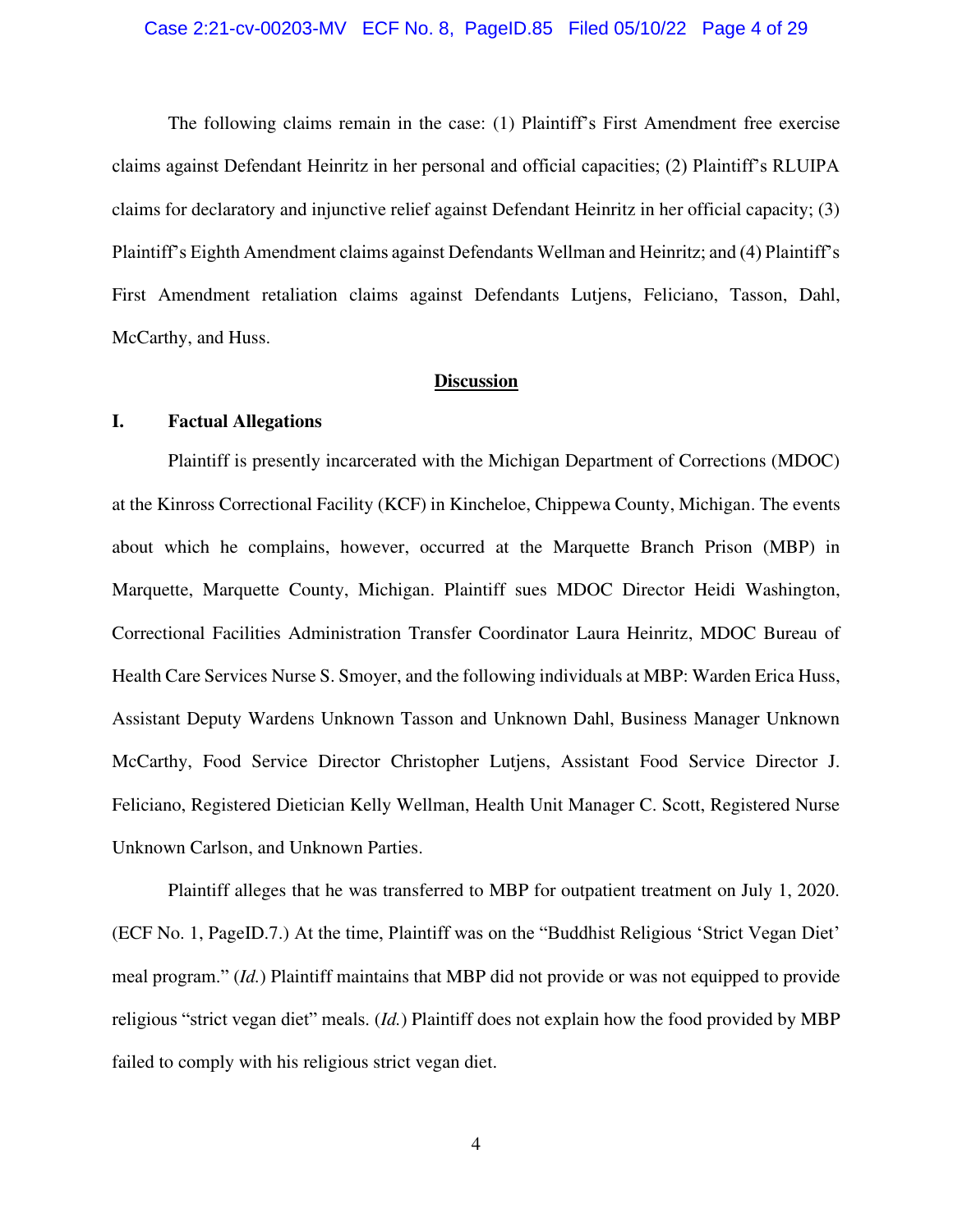#### Case 2:21-cv-00203-MV ECF No. 8, PageID.86 Filed 05/10/22 Page 5 of 29

Plaintiff alleges that from July 1, 2020, until July 10, 2020, he was forced to choose between an inadequate diet and adherence to his religion because: (1) MBP did not provide "strict vegan diet" meals and (2) the food was served in inadequate portions. (*Id.*) During that time, Plaintiff ate a piece of fruit and juice each day for more than a week, causing him to suffer "severe hunger pains all day and all night." (*Id.*) Moreover, his inability to eat affected his mental illness and antidepressant medication. (*Id.*) Plaintiff began hallucinating and was placed on 72-hour observation/suicide watch from July 4, 2020, through July 8, 2020. (*Id.*)

Plaintiff contends that his meals "must be prepared a certain way to prevent cross contamination with other foods that are considered 'haram' (harmful)." (*Id.*) He contends that Defendants Huss, Dahl, Wellman, Lutjens, Feliciano, and McCarthy "refused to provide Plaintiff with his religious diet or provide him with a special diet consistent with his religious beliefs, enough to sustain normal health." (*Id.*) On July 8, 2020, Plaintiff filed a grievance against Defendants Wellman and Tasson, as well as Olsen, Sergeant Methorny, PC Johnson, and Psychiatrist Mende Green (not parties), for deliberate indifference to his medical and psychiatric needs and for violating his "rights to practice his sincerely held religious beliefs." (*Id.*) On July 18, 2020, Plaintiff filed another grievance against Defendants Wellman, Lutjens, and Feliciano "for conspiring to alter and falsify documents, in particular [his] religious vegan meal tickets." (*Id.*) According to Plaintiff, he was receiving foods that were not on the Buddhist "strict vegan diet" and, therefore, were haram. (*Id.*) From July 10, 2020, through July 24, 2020, Defendant Wellman provided Plaintiff vegan meals from the general population chow line "in order to try and accommodate Plaintiff's strict religious vegan meals." (*Id.*, PageID.8.)

On July 24, 2020, Plaintiff was transferred to the Chippewa Correctional Facility in Kincheloe, Chippewa County, Michigan, "so that his religious diet could be accommodated." (*Id.*)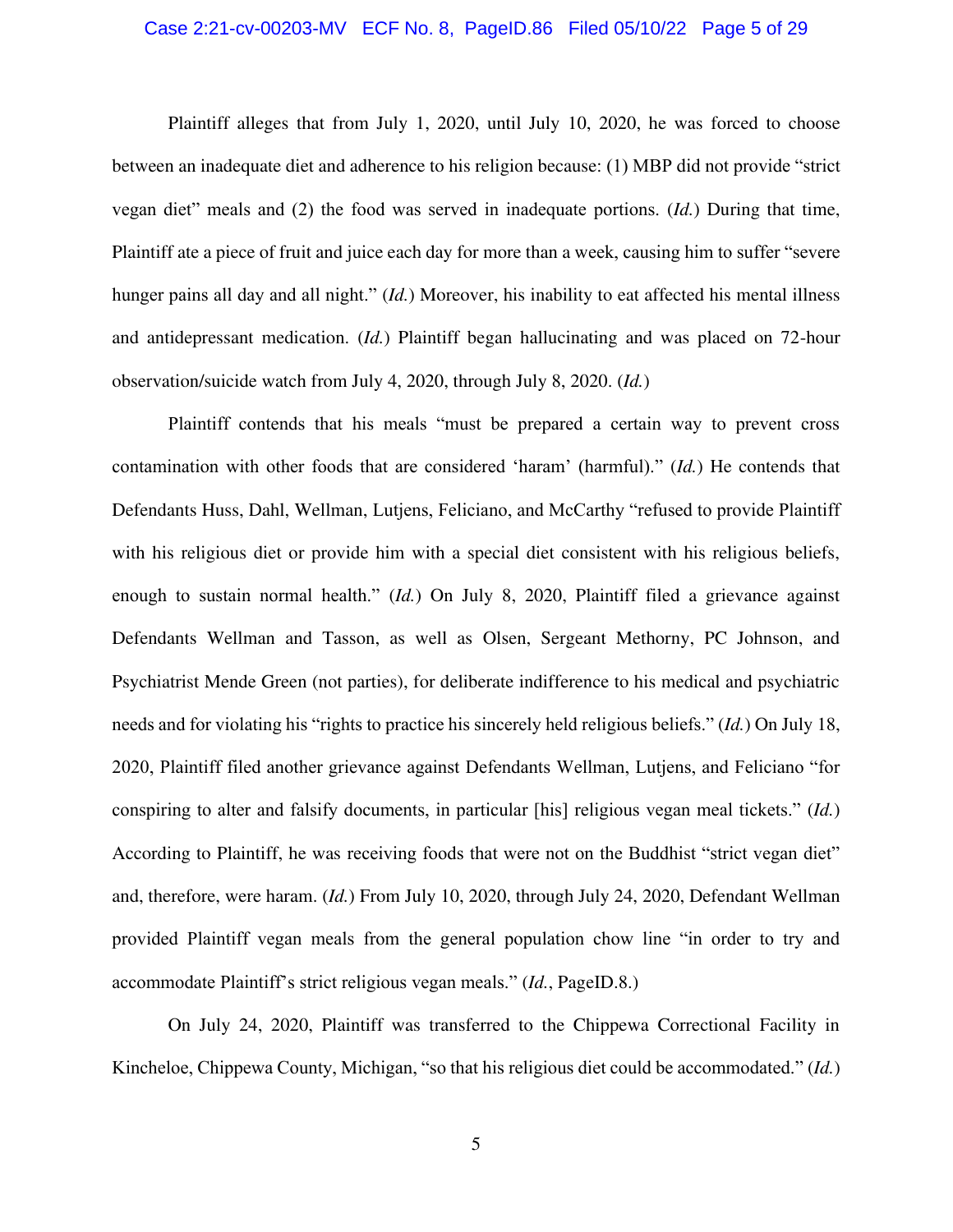#### Case 2:21-cv-00203-MV ECF No. 8, PageID.87 Filed 05/10/22 Page 6 of 29

He alleges, however, that on September 14, 2020, Defendant Heinritz or her successor approved Plaintiff's transfer back to MBP despite MBP's inability to accommodate his religious diet. (*Id.*) After he was sent back to MBP, he "notified all named Defendants and Defendant Wellman told Plaintiff that she ha[d] no authority to modify or change his religious diet." (*Id.*) Plaintiff spoke directly to Defendants Lutjens, Feliciano, McCarthy, Huss, Tasson, and Dahl about the issue while his numerous grievances were pending. (*Id.*) Those Defendants acknowledged when responding to his grievances that MBP does not provide religious diets. (*Id.*) They also told Plaintiff that "they would not intervene or order a religious vegan diet tray for him," and that they would help him get his religious meals only if he withdrew his pending grievances against them. (*Id.*, PageID.9.) When Plaintiff refused to withdraw his grievances, "he was told on multiple occasions that they would make sure he [would] not receive any special accommodations or any special treatment to accommodate his religious meals." (*Id.*) Plaintiff claims that Defendants Lutjens, Feliciano, and McCarthy told him he should "do them and the State a favor and kill himself and save them all money, because if it was up to them they would allow Plaintiff to starve." (*Id.*)

Plaintiff also spoke to the Security Classification Committee (SCC), consisting of Defendants Huss, Dahl, and Tasson, when they made rounds in Q-Block. (*Id.*) These Defendants told Plaintiff "that the only way [he] was going to eat [was] to break his religious tenets and eat off the regular meal lines, just ask for the sub because they would not be providing him with a religious 'strict vegan' diet to change his religious beliefs, because he would be a resident of MBP for a while." (*Id.*) These Defendants also told Plaintiff "to keep filing letters and complaints to their bosses and see if anything changes" because he would "be transferred by the time anything is investigated or done about his religious diet." (*Id.*) Plaintiff contends that not receiving his religious diet again caused him to experience severe hunger pains and also "caus[ed] his mental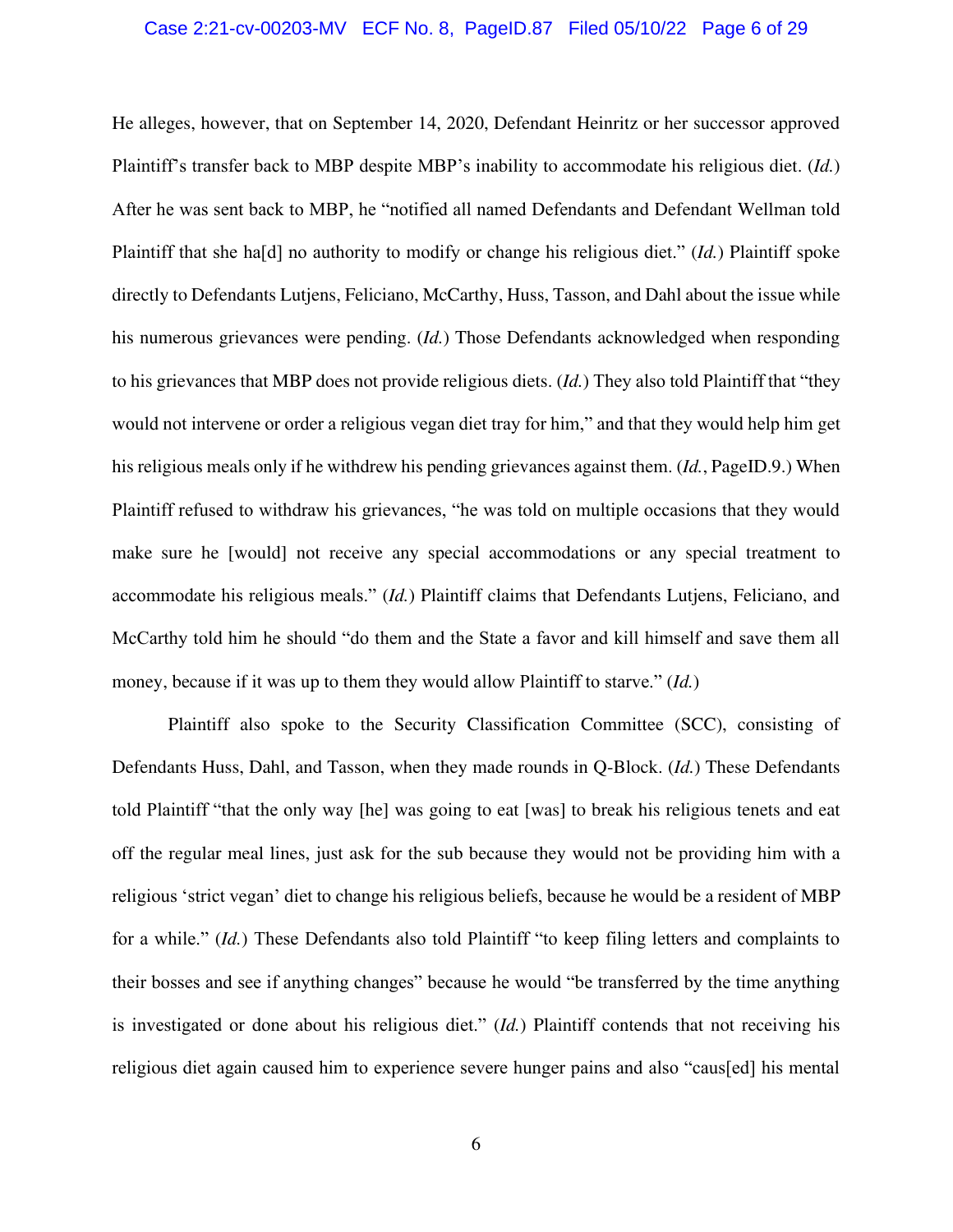### Case 2:21-cv-00203-MV ECF No. 8, PageID.88 Filed 05/10/22 Page 7 of 29

capacity and stability to deteriorate further, and caused side effect from taking his anti-depression medication from not eating." (*Id.*)

Plaintiff filed another grievance on September 17, 2020. (*Id.*) He contends that he was forced to eat only fruit and juice, as well as what he was able to get from other inmates and "extra peanut butter cups from other inmate lunch bags" from September 14, 2020, until November of 2020. (*Id.*) He contends that without his religious diet, he was unable to eat, exercise, adequately pray, and adequately practice and study his religious faith. (*Id.*) Plaintiff avers that he also suffered a "severe emotional, mental, physical[,] and psychological breakdown." (*Id.*)

Based on the foregoing, Plaintiff asserts violations of his First and Eighth Amendment rights, as well as his rights under the Religious Land Use and Institutionalized Persons Act (RLUIPA), 42 U.S.C. §§ 2000cc, *et seq.* Plaintiff also asserts violations of 42 U.S.C. §§ 1985 and 1986. He seeks declaratory and injunctive relief, as well as compensatory and punitive damages. (*Id.*, PageID.13.)

### **II. Failure to State a Claim**

A complaint may be dismissed for failure to state a claim if it fails "'to give the defendant fair notice of what the . . . claim is and the grounds upon which it rests.'" *Bell Atl. Corp. v. Twombly*, 550 U.S. 544, 555 (2007) (quoting *Conley v. Gibson*, 355 U.S. 41, 47 (1957)). While a complaint need not contain detailed factual allegations, a plaintiff's allegations must include more than labels and conclusions. *Twombly*, 550 U.S. at 555; *Ashcroft v. Iqbal*, 556 U.S. 662, 678 (2009) ("Threadbare recitals of the elements of a cause of action, supported by mere conclusory statements, do not suffice."). The court must determine whether the complaint contains "enough facts to state a claim to relief that is plausible on its face." *Twombly*, 550 U.S. at 570. "A claim has facial plausibility when the plaintiff pleads factual content that allows the court to draw the reasonable inference that the defendant is liable for the misconduct alleged." *Iqbal*, 556 U.S. at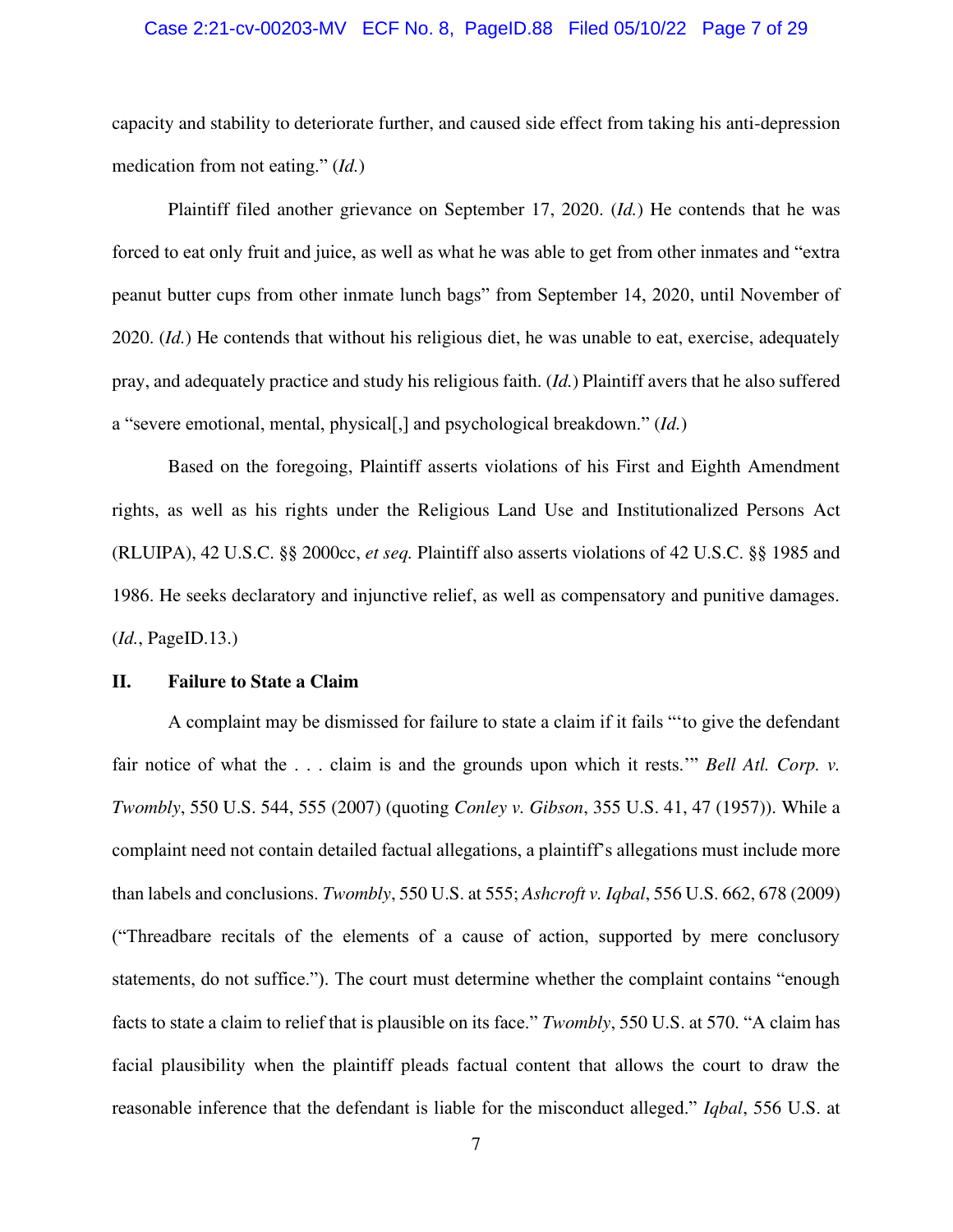#### Case 2:21-cv-00203-MV ECF No. 8, PageID.89 Filed 05/10/22 Page 8 of 29

679. Although the plausibility standard is not equivalent to a "'probability requirement,' . . . it asks for more than a sheer possibility that a defendant has acted unlawfully." *Iqbal*, 556 U.S. at 678 (quoting *Twombly*, 550 U.S. at 556). "[W]here the well-pleaded facts do not permit the court to infer more than the mere possibility of misconduct, the complaint has alleged—but it has not 'show[n]'—that the pleader is entitled to relief." *Iqbal*, 556 U.S. at 679 (quoting Fed. R. Civ. P. 8(a)(2)); *see also Hill v. Lappin*, 630 F.3d 468, 470–71 (6th Cir. 2010) (holding that the *Twombly/Iqbal* plausibility standard applies to dismissals of prisoner cases on initial review under 28 U.S.C. §§ 1915A(b)(1) and 1915(e)(2)(B)(i)).

### **A. Claims Pursuant to 42 U.S.C. § 1985**

Plaintiff avers that Defendants conspired to violate his rights pursuant to 42 U.S.C. § 1985. (ECF No. 1, PageID.12–13.) To maintain a cause of action for conspiracy under 42 U.S.C. § 1985(3),<sup>2</sup> a plaintiff must establish the following four elements: (1) a conspiracy involving two or more persons (2) for the purpose of depriving, directly or indirectly, a person or class of persons of the equal protection of the laws and (3) an act in furtherance of the conspiracy (4) which causes injury to a person or property, or a deprivation of any right or privilege of a citizen of the United States. *See Collyer v. Darling*, 98 F.3d 211, 233 (6th Cir. 1996) (citing *Johnson v. Hills & Dales Gen. Hosp*., 40 F.3d 837, 839 (6th Cir. 1994)); *Smith v. Thornburg*, 136 F.3d 1070, 1078 (6th Cir. 1998). Moreover, the plaintiff must allege that there existed "some racial, or perhaps otherwise

<sup>&</sup>lt;sup>2</sup> Subsections (1) and (2) of § 1985 do not apply. Subsection (1) is inapplicable because Plaintiff does not allege a conspiracy to interfere with federal officers in the performance of their duties. *See* 42 U.S.C. § 1985(1). The first clause of subsection (2) is also inapplicable because Plaintiff does not allege that Defendants conspired to influence parties, witnesses, or jurors in federal court proceedings. *See* 42 U.S.C. § 1985(2). In addition, the second clause of subsection (2) is inapplicable because Plaintiff does not allege that Defendants conspired to "interfere with due process in state courts with the intent to deprive persons of their equal protection rights." *Fox v. Mich. State Police Dep't*, 173 F. App'x 372, 376 (6th Cir. 2006).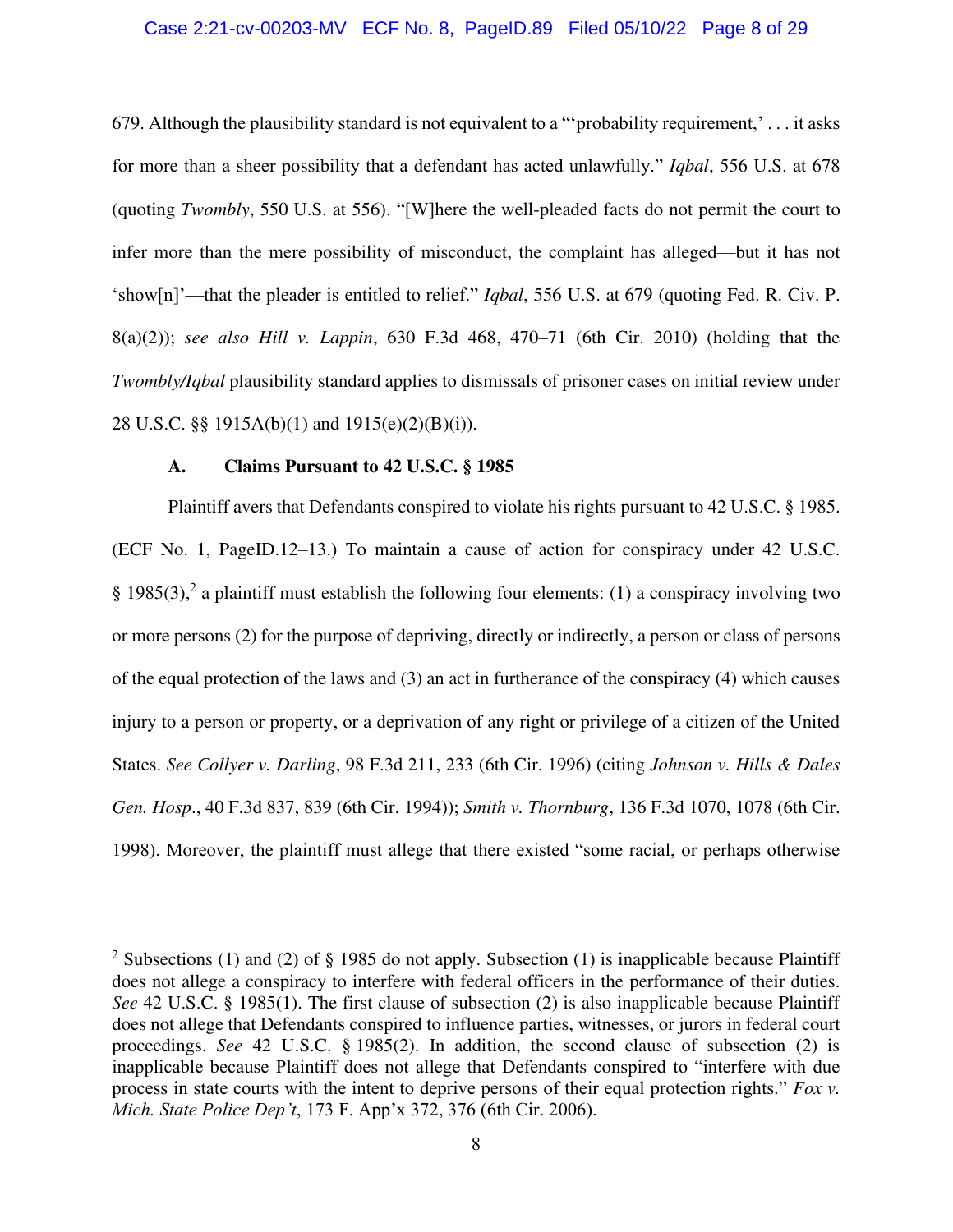#### Case 2:21-cv-00203-MV ECF No. 8, PageID.90 Filed 05/10/22 Page 9 of 29

class-based, invidiously discriminatory animus behind the conspirators' action." *See Kush v. Rutledge*, 460 U.S. 719, 726 (1983); *see also Collyer*, 98 F.3d at 233.

Here, Plaintiff suggests that the alleged conspiracy was motivated by his religious beliefs. Nevertheless, while Plaintiff alleges that Defendants worked together, his complaint is devoid of facts suggesting that they overtly agreed to violate his equal protection rights. *See Siefert v. Hamilton Cnty.*, 951 F.3d 753, 768 (6th Cir. 2020) (noting that a plaintiff must set forth facts alleging that defendants agreed to violate the plaintiff's rights and committed an overt act in furtherance of that agreement). Plaintiff's conclusory allegations are insufficient to maintain his conspiracy claim against Defendants. *See Gutierrez v. Lynch*, 826 F.2d 1534, 1538–39 (6th Cir. 1987) (noting that "conspiracy claims must be pled with some degree of specificity" and that "vague and conclusory allegations unsupported by material facts will not be sufficient to state a claim").

Plaintiff's conspiracy claim is also barred by the intracorporate conspiracy doctrine. This doctrine states that "if all of the defendants are members of the same collective entity, there are not two separate 'people' to form a conspiracy." *Hull v. Cuyahoga Valley Joint Vocational Sch. Dist. Bd. of Ed.*, 926 F.2d 505, 510 (6th Cir. 1991). The Sixth Circuit repeatedly has applied the doctrine to claims under § 1985(3). *Johnson v. Hills & Dales Gen. Hosp.*, 40 F.3d 837, 839–40 (6th Cir. 1994) (quoting *Hull*, 928 F.2d at 510).<sup>3</sup> Recently, in *Jackson v. City of Cleveland*, 925 F.3d 793, 817-19 (6th Cir. 2019), the Sixth Circuit concluded that the intracorporate conspiracy doctrine applies to § 1983, as well as § 1985, recognizing that in both contexts, unless members of the same collective entity (such as the MDOC) are acting outside the scope of their employment,

<sup>&</sup>lt;sup>3</sup> The Supreme Court has neither adopted nor rejected application of the intracorporate conspiracy doctrine to claims under 42 U.S.C. § 1985. *See Ziglar v. Abbasi*, 137 S. Ct. 1843, 1867–69 (2017) (citing *Great Am. Fed. Savings & Loan Ass'n v. Novotny*, 442 U.S. 366, 372 n.11 (1979)).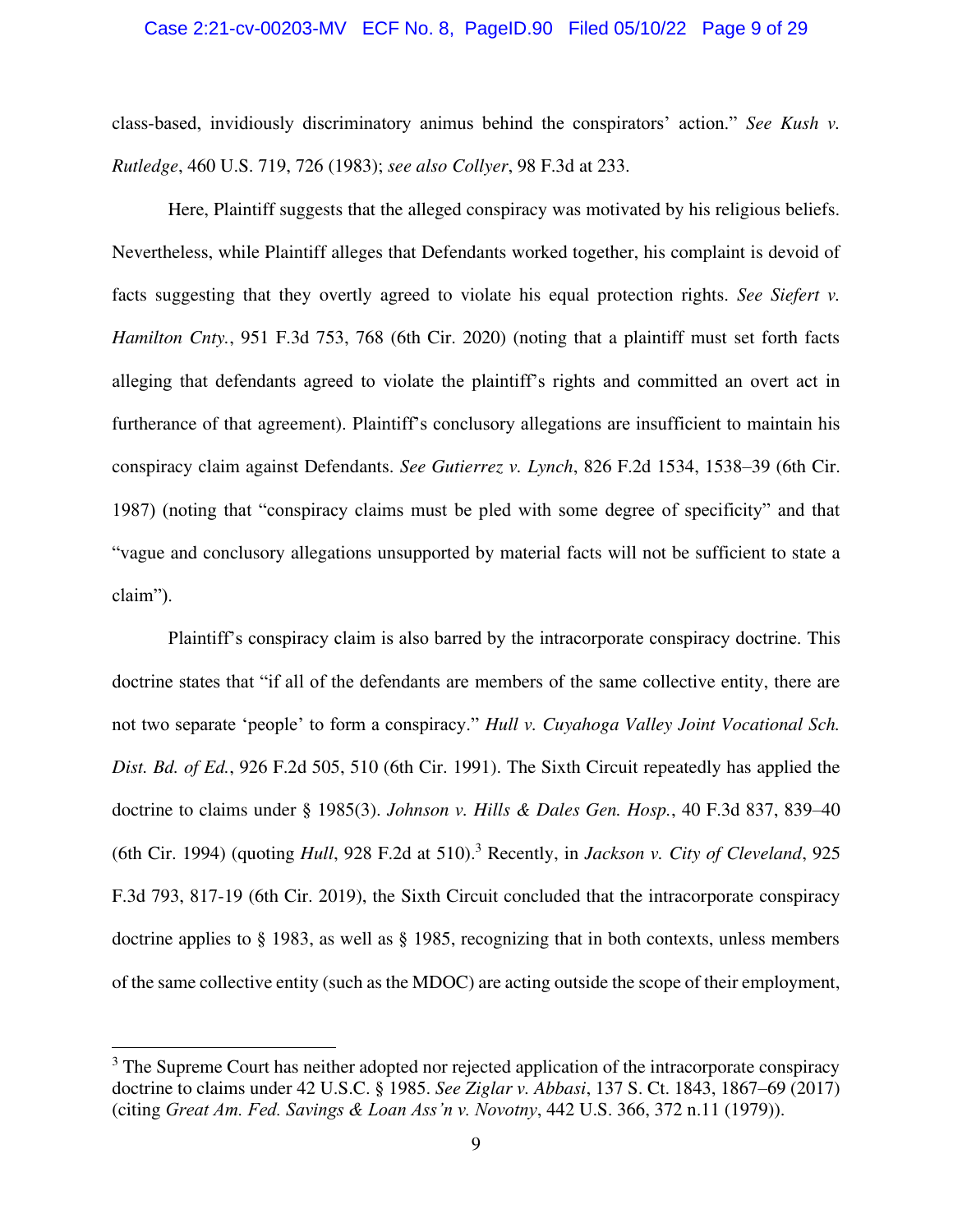#### Case 2:21-cv-00203-MV ECF No. 8, PageID.91 Filed 05/10/22 Page 10 of 29

they are deemed to be one collective entity and not capable of conspiring. *Jackson*, 925 F.3d at 819; *see also Novak v. City of Parma*[, 932 F.3d 421, 436-37 \(6th Cir. 2019\)](https://1.next.westlaw.com/Link/Document/FullText?findType=Y&serNum=2048789331&pubNum=0000506&originatingDoc=I1b25fbe0238811eaa49a848616f1a2d2&refType=RP&fi=co_pp_sp_506_436&originationContext=document&transitionType=DocumentItem&ppcid=e84d8a3b4cbc4b4d9db28e3a2908fd0e&contextData=(sc.Search)#co_pp_sp_506_436) (same).

Here, Defendants are members of the same collective entity—the MDOC. Plaintiff does not allege, much less show, that Defendants were acting outside the scope of their employments. The "scope of employment" limitation "recognizes a distinction between collaborative acts done in pursuit of an employer's business and private acts done by persons who happen to work at the same place." *Johnson*, 40 F.3d at 840. "The mere 'fact that two or more agents participated in the decision or in the act itself will normally not' suffice to create a conspiracy." *Id.* (quoting *Dombrowski v. Dowling*, 459 F.2d 190, 196 (7th Cir. 1972)). In addition, "simply joining corporate officers as defendants in their individual capacities is not enough to make them persons separate from the corporation in legal contemplation." *Harris v. Bd. of Educ.*, 798 F. Supp. 1331, 1346 (S.D. Ohio 1992). Instead, a plaintiff must allege that the defendants "acted other than in the normal course of their corporate duties." *Id.* Plaintiff has not done so here. Accordingly, Plaintiff has failed to state a claim for violations of 42 U.S.C. § 1985(3).

#### **B. Claims Pursuant to 42 U.S.C. § 1986**

Plaintiff also suggests that Defendants violated 42 U.S.C. § 1986, which states:

Every person who, having knowledge that any of the wrongs conspired to be done, and mentioned in section 1985 of this title, are about to be committed, and having power to prevent or aid in preventing the commission of the same, neglects or refuses to do so, if such wrongful act be committed, shall be liable to the party injured . . . for all damages caused by such wrongful act, which such person with reasonable diligence could have prevented . . . .

42 U.S.C. § 1986.

Causes of action under § 1986, by its terms, are premised on the violation of § 1985. As discussed *supra*, Plaintiff fails to state a claim under § 1985. Accordingly, his claim under § 1986 fails as well. *Bartell v. Lohiser*, 215 F.3d 550, 560 (6th Cir. 2000) (explaining that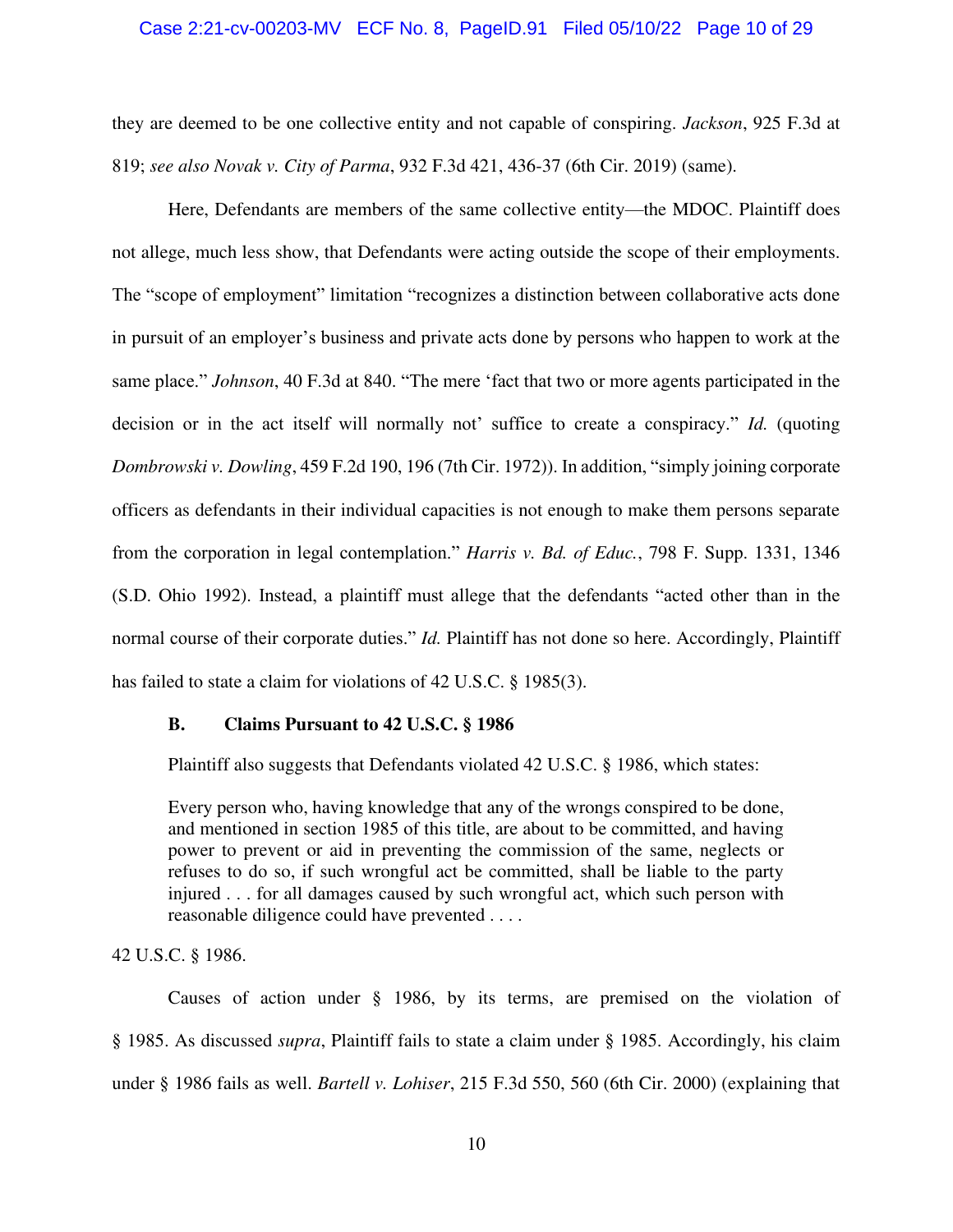#### Case 2:21-cv-00203-MV ECF No. 8, PageID.92 Filed 05/10/22 Page 11 of 29

§ 1986 is derivative and conditioned on establishing a § 1985 violation); *Browder v. Tipton*, 630 F.2d 1149, 1154 (6th Cir. 1980) (same).

### **C. Claims Pursuant to 42 U.S.C. § 1983**

To state a claim under 42 U.S.C. § 1983, a plaintiff must allege the violation of a right secured by the federal Constitution or laws and must show that the deprivation was committed by a person acting under color of state law. *West v. Atkins*, 487 U.S. 42, 48 (1988); *Street v. Corr. Corp. of Am.*, 102 F.3d 810, 814 (6th Cir. 1996). Because § 1983 is a method for vindicating federal rights, not a source of substantive rights itself, the first step in an action under § 1983 is to identify the specific constitutional right allegedly infringed. *Albright v. Oliver*, 510 U.S. 266, 271 (1994).

### **1. Claims Against Defendants Scott, Carlson, Smoyer, and Unknown Parties**

Plaintiff names Scott, Carlson, Smoyer, and Unknown Parties as Defendants but fails to include any factual allegations regarding them in the body of his complaint. The exhibits attached to his complaint, however, indicate that Defendants Carlson and Smoyer reviewed and rejected Plaintiff's grievances. (ECF No. 1-4, PageID.34-35, 39.)

It is a basic pleading essential that a plaintiff attribute factual allegations to particular defendants. *See Twombly*, 550 U.S. at 544 (holding that, in order to state a claim, a plaintiff must make sufficient allegations to give a defendant fair notice of the claim). Where a person is named as a defendant without an allegation of specific conduct, the complaint is subject to dismissal, even under the liberal construction afforded to *pro se* complaints. *See Gilmore v. Corr. Corp. of Am.*, 92 F. App'x 188, 190 (6th Cir. 2004) (dismissing complaint where plaintiff failed to allege how any named defendant was involved in the violation of his rights); *Frazier v. Michigan*, 41 F. App'x 762, 764 (6th Cir. 2002) (dismissing plaintiff's claims where the complaint did not allege with any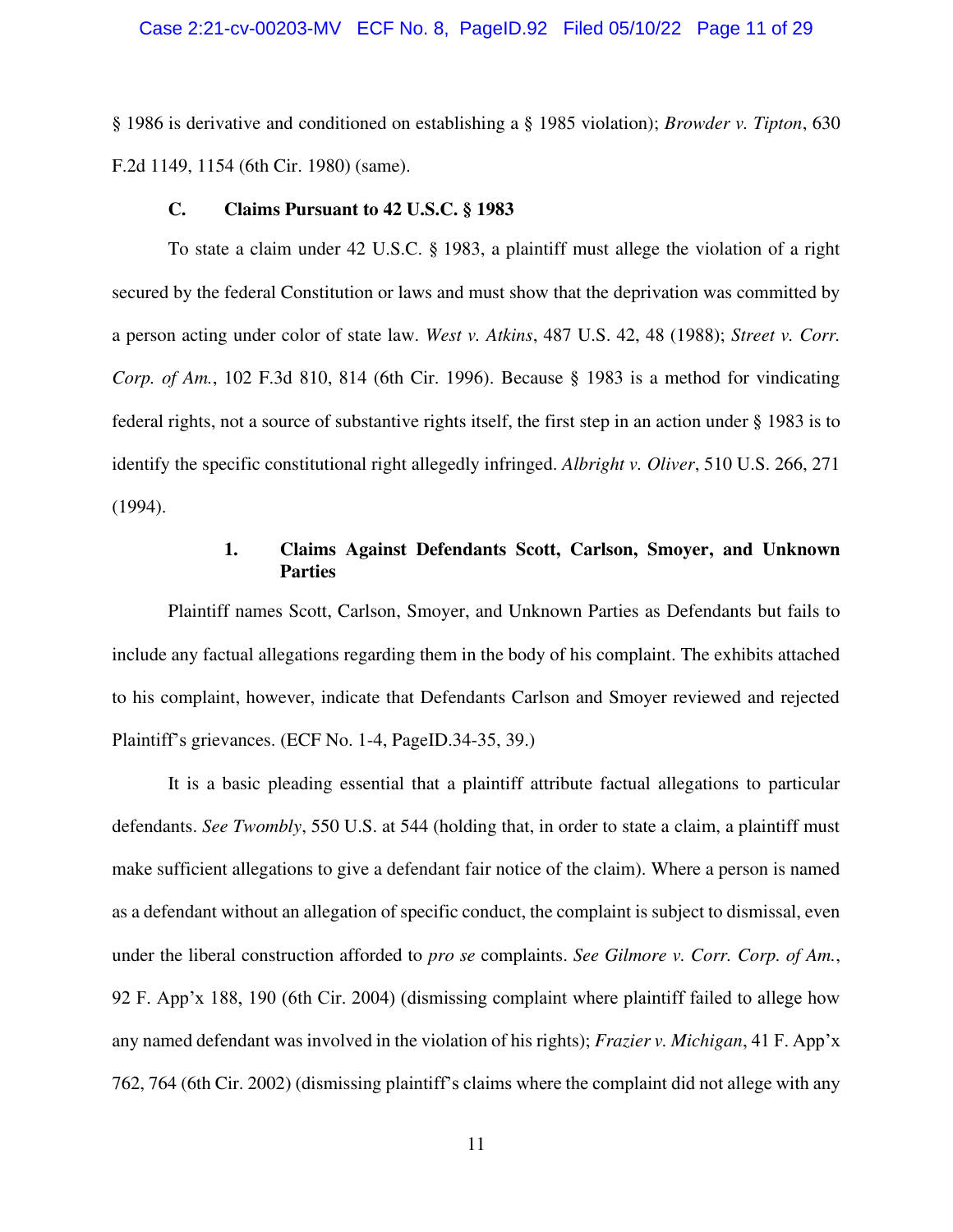#### Case 2:21-cv-00203-MV ECF No. 8, PageID.93 Filed 05/10/22 Page 12 of 29

degree of specificity which of the named defendants were personally involved in or responsible for each alleged violation of rights); *Griffin v. Montgomery*, No. 00-3402, 2000 WL 1800569, at \*2 (6th Cir. Nov. 30, 2000) (requiring allegations of personal involvement against each defendant); *Rodriguez v. Jabe*, No. 90-1010, 1990 WL 82722, at \*1 (6th Cir. June 19, 1990) ("Plaintiff's claims against those individuals are without a basis in law as the complaint is totally devoid of allegations as to them which would suggest their involvement in the events leading to his injuries"). Because Plaintiff's claims fall far short of the minimal pleading standards under Fed. R. Civ. P. 8 (requiring "a short and plain statement of the claim showing that the pleader is entitled to relief"), his complaint must be dismissed against Defendants Scott and Unknown Parties.

As noted above, Plaintiff's exhibits indicate that Defendants Carlson and Smoyer reviewed and rejected his grievances. Government officials, however, may not be held liable for the unconstitutional conduct of their subordinates under a theory of respondeat superior or vicarious liability. *Iqbal*, 556 U.S. at 676; *Monell v. New York City Dep't of Soc. Servs*., 436 U.S. 658, 691(1978); *Everson v. Leis*, 556 F.3d 484, 495 (6th Cir. 2009). A claimed constitutional violation must be based upon active unconstitutional behavior. *Grinter v. Knight*, 532 F.3d 567, 575–76 (6th Cir. 2008); *Greene v. Barber*, 310 F.3d 889, 899 (6th Cir. 2002). The acts of one's subordinates are not enough, nor can supervisory liability be based upon the mere failure to act. *Grinter*, 532 F.3d at 576; *Greene*, 310 F.3d at 899; *Summers v. Leis*, 368 F.3d 881, 888 (6th Cir. 2004). Moreover, § 1983 liability may not be imposed simply because a supervisor denied an administrative grievance or failed to act based upon information contained in a grievance. *See Shehee v. Luttrell*, 199 F.3d 295, 300 (6th Cir. 1999). "[A] plaintiff must plead that each Government-official defendant, through the official's own individual actions, has violated the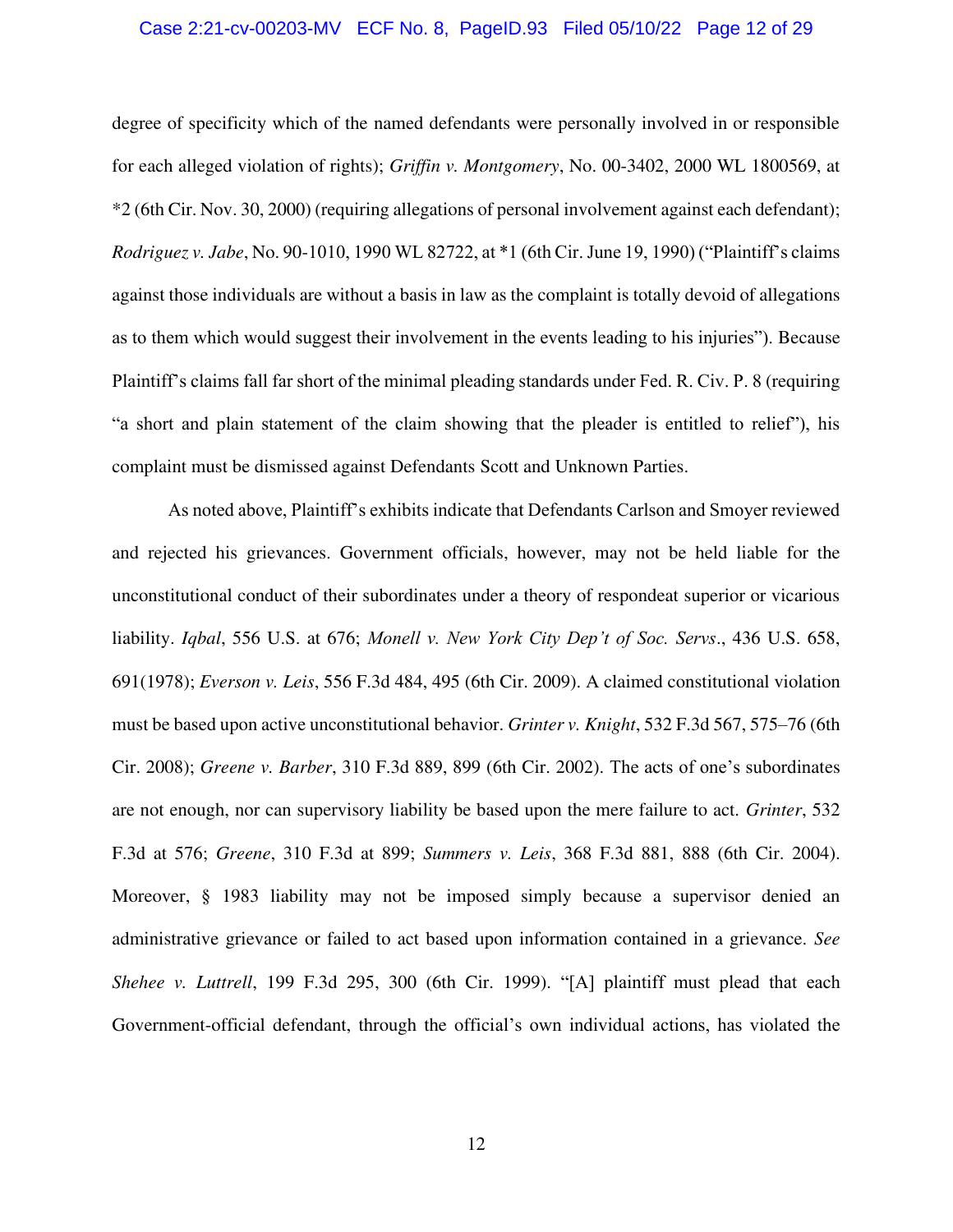Constitution." *Iqbal*, 556 U.S. at 676. Plaintiff fails to allege that Defendants Carlson and Smoyer engaged in any active unconstitutional behavior and, therefore, fails to state a claim against them.

### **2. First Amendment Free Exercise and RLUIPA Claims**

Plaintiff contends that Defendants violated his rights under the First Amendment and RLUIPA by not providing his Buddhist "strict vegan" diet during his incarceration at MBP. (ECF No. 1, PageID.11.) The First Amendment provides that "Congress shall make no law respecting an establishment of religion, or prohibiting the free exercise thereof . . . ." U.S. Const. amend. I. The right to freely exercise one's religion falls within the fundamental concept of liberty under the Fourteenth Amendment. *Cantwell v. Connecticut*, 310 U.S. 296, 303 (1940). Thus, state legislatures and those acting on behalf of a state are "as incompetent as Congress" to interfere with the right. *Id.*

While "lawful incarceration brings about the necessary withdrawal or limitation of many privileges and rights," inmates clearly retain the First Amendment protection to freely exercise their religion. *See O'Lone v. Shabazz*, 482 U.S. 342, 348 (1987) (citations omitted). To establish that this right has been violated, Plaintiff must establish that: (1) the belief or practice he seeks to protect is religious within his own "scheme of things," (2) his belief is sincerely held; and (3) Defendants' behavior infringes upon this practice or belief. *Kent v. Johnson*, 821 F.2d 1220, 1224– 25 (6th Cir. 1987); *see also Flagner v. Wilkinson*, 241 F.3d 475, 481 (6th Cir. 2001); *Bakr v. Johnson*, No. 95-2348, 1997 WL 428903, at \*2 (6th Cir. July 30, 1997).

Plaintiff has sufficiently alleged his sincerely held religious belief that a "strict vegan" diet is part of his religious practice. The next consideration is "whether the challenged practice of the prison officials infringes upon the religious belief . . . ." *Kent*, 821 F.2d at 1224–25. A practice will not be considered to infringe on a prisoner's free exercise of religion unless it "place[s] a substantial burden on the observation of a central religious belief or practice . . . ." *Hernandez v.*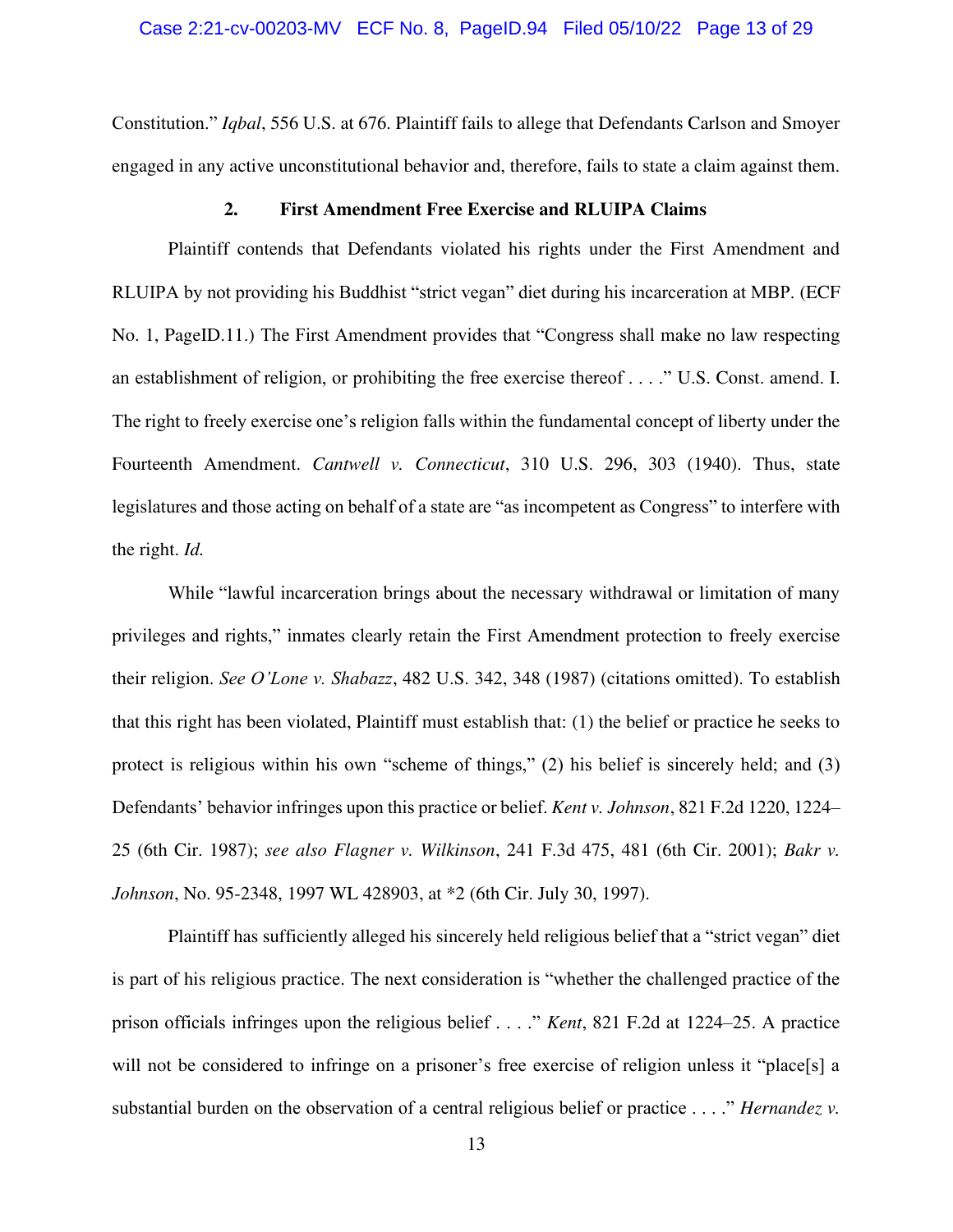*C.I.R.*, 490 U.S. 680, 699 (1989); *see also Welch*, 627 F. App'x at 485 (McKeague, J., dissenting) ("To violate the First Amendment, the diet must impose a substantial burden on the inmate's exercise of religion."). "[T]he Supreme Court has made clear that the 'substantial burden' hurdle is high." *Living Water Church of God v. Charter Twp. of Meridian*, 258 F. App'x 729, 734 (6th Cir. 2007). "[A] 'substantial burden' is a difficult threshold to cross." *Id.* at 736. Such a burden "must place more than an inconvenience on religious exercise." *Id.* at 739 (quoting *Midrash Sephardi, Inc. v. Town of Surfside*, 366 F.3d 1214, 1227 (11th Cir. 20014)). A particular government action will not be considered a substantial burden merely because it "may make [the] religious exercise more expensive or difficult." *Id.*

The Court's analysis of Plaintiff's RLUIPA claim parallels the analysis of his First Amendment free exercise claim. In relevant part, RLUIPA prohibits any government from imposing a "substantial burden on the religious exercise" of a prisoner, unless such burden constitutes the least restrictive means of furthering a compelling governmental interest. 42 U.S.C. § 2000cc-1(a). The term "religious exercise" includes "any exercise of religion, whether or not compelled by, or central to, a system of religious belief." *Id.*, § 2000cc-5(7).

The phrase "substantial burden" is not defined in RLUIPA. The Sixth Circuit has relied upon the Act's legislative history to conclude that the term has the same meaning under RLUIPA as provided by the Supreme Court in its decisions regarding First Amendment free exercise claims. *See Living Water*, 258 F. App'x at 733–34. Thus, a burden is substantial where it forces an individual to choose between the tenets of his religion and foregoing governmental benefits or places "substantial pressure on an adherent to modify his behavior and to violate his beliefs." *Id.* (citations omitted); *Cutter v. Wilkinson*, 544 U.S. 709, 720 (2005) (recognizing that RLUIPA's institutionalized persons provision was intended to alleviate only "exceptional" burdens on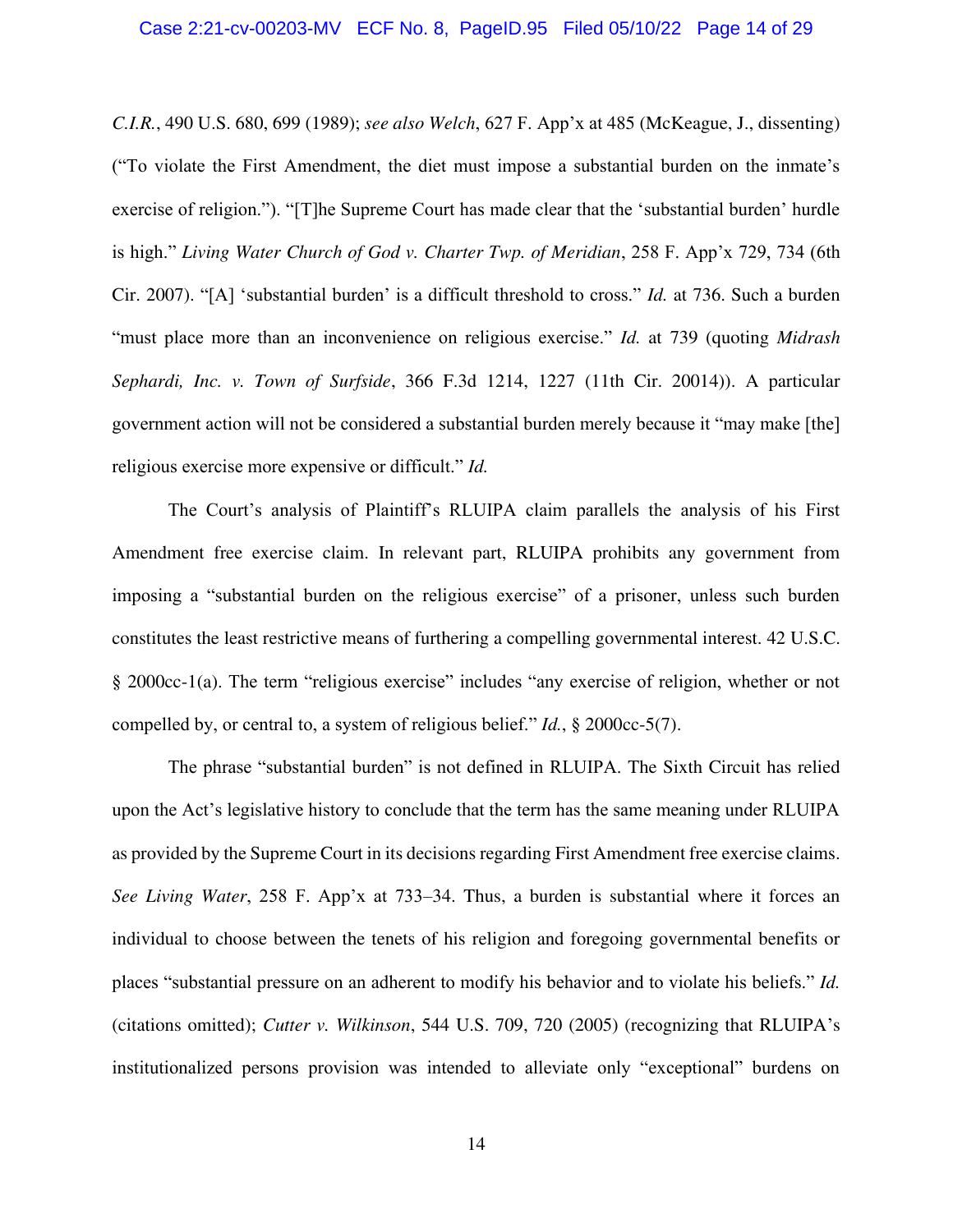#### Case 2:21-cv-00203-MV ECF No. 8, PageID.96 Filed 05/10/22 Page 15 of 29

religious exercise). A burden is less than "substantial" where it imposes merely an "inconvenience on religious exercise," *see, e.g.*, *Konikov v. Orange Cnty., Fla.*, 410 F.3d 1317, 1323 (11th Cir. 2005), or does not "pressure the individual to violate his or her religious beliefs." *Living Water*, 258 F. App'x at 734. Such conclusions recognize that RLUIPA was not intended to create a cause of action in response to every decision which serves to inhibit or constrain religious exercise, as such would render meaningless the word "substantial." *Civil Liberties for Urban Believers v. City of Chicago*, 342 F.3d 752, 761 (7th Cir. 2003).

Here, accepting as true Plaintiff's allegations that consuming anything other than a "strict vegan" diet violates the tenets of his faith, he was required to either abandon his religious diet practices or have less than adequate nutrition while incarcerated at MBP. Requiring Plaintiff to make such a choice is precisely the type of pressure that substantially burdens the free exercise of Plaintiff's religious practice. Plaintiff, therefore, has stated claims for violation of his First Amendment free exercise and RLUIPA rights.

Plaintiff attributes the constitutional violations he has suffered with respect to the failure to accommodate his religious strict vegan diet to remaining Defendants Lutjens, Feliciano, Wellman, Tasson, Dahl, McCarthy, Heinritz, Huss, and Washington. However, Plaintiff's factual allegations clarify that not every one of those Defendants played an active role in the alleged violation of his religious rights. Moreover, differences between the remedies available under § 1983 and RLUIPA impact whether Plaintiff may pursue relief against the potentially liable Defendants in their personal capacities, their official capacities, or both.

#### **a. Free Exercise Defendants**

"[A] plaintiff must plead that each Government-official defendant, through the official's own individual actions, has violated the Constitution." *Iqbal*, 556 U.S. at 676. The Court, therefore, must consider who is responsible for creating and changing religious diets.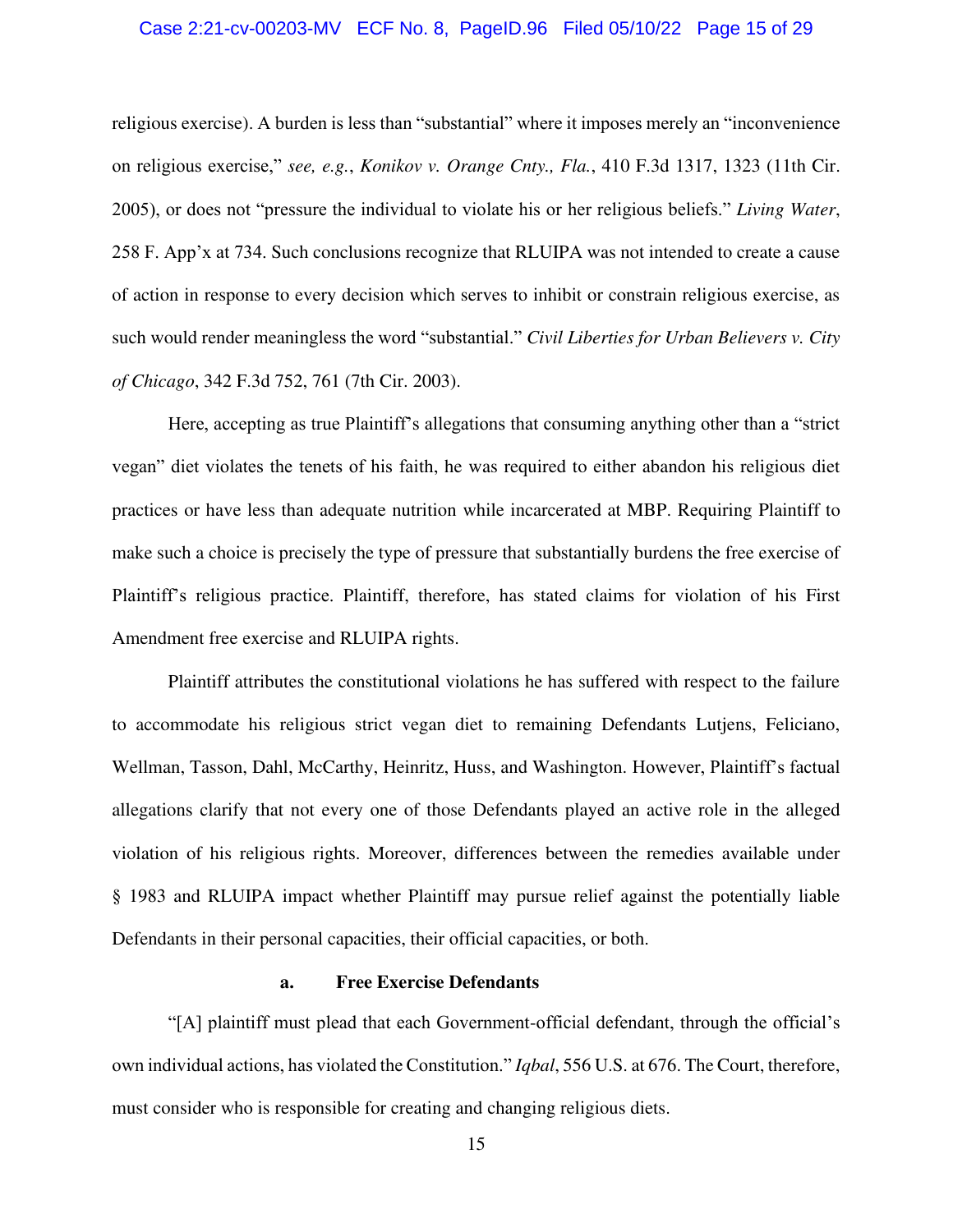#### Case 2:21-cv-00203-MV ECF No. 8, PageID.97 Filed 05/10/22 Page 16 of 29

General requirements for MDOC's food service are set forth in MDOC Policy Directive  $04.07.100$  (eff. Oct. 1, 2019).<sup>4</sup> Such requirements include three meals a day, with hot food provided for two of those meals. *Id.*, ¶ G. All menus and meals must satisfy the nutritional and caloric recommendations set forth in the dietary reference intakes approved by the National Research Council, and menu planning must follow "The Dietary Guidelines for Americans." *Id.*, ¶ H. The Food Services Program Manager is responsible for issuing standardized regular diet menus to be used at all MDOC facilities. *Id.*, ¶ J. Food service policy identifies two other types of diets other than the regular diet: therapeutic diets, as described in MDOC Policy Directive 04.07.101 (eff. Sept. 1, 2018), and religious diets, as set forth in MDOC Policy Directive 05.03.150 (eff. Jan. 3, 2022).

The religious diet menu consists of a vegan menu. The policy provides: "An alternative menu will be developed and provided only with approval of the Deputy Director and only if it is determined that the Vegan menu does not meet the religious dietary need of the prisoner." *Id.*, ¶ OO. The religious diet policy does not provide for changes to the religious diet menu other than changes necessary because the vegan menu does not meet the *religious* requirements of the prisoner. The policy indicates, however, that the vegan religious diet is not offered at MBP. *Id.* It provides that "[t]he Deputy Director or designee shall determine at which facilities religious meals will be offered." *Id.*

The only other possible alternative diet referenced is the therapeutic diet. Regarding such diets, the policy directive provides:

The Administrator of the Bureau of Health Care Services (BHCS) or designee shall maintain a Diet Manual identifying criteria for prescribing and providing therapeutic diets, specific to the MDOC needs. The MDOC diet manual is

<sup>&</sup>lt;sup>4</sup> Plaintiff references certain MDOC policy directives and the policies regarding religious and therapeutic diets in his complaint.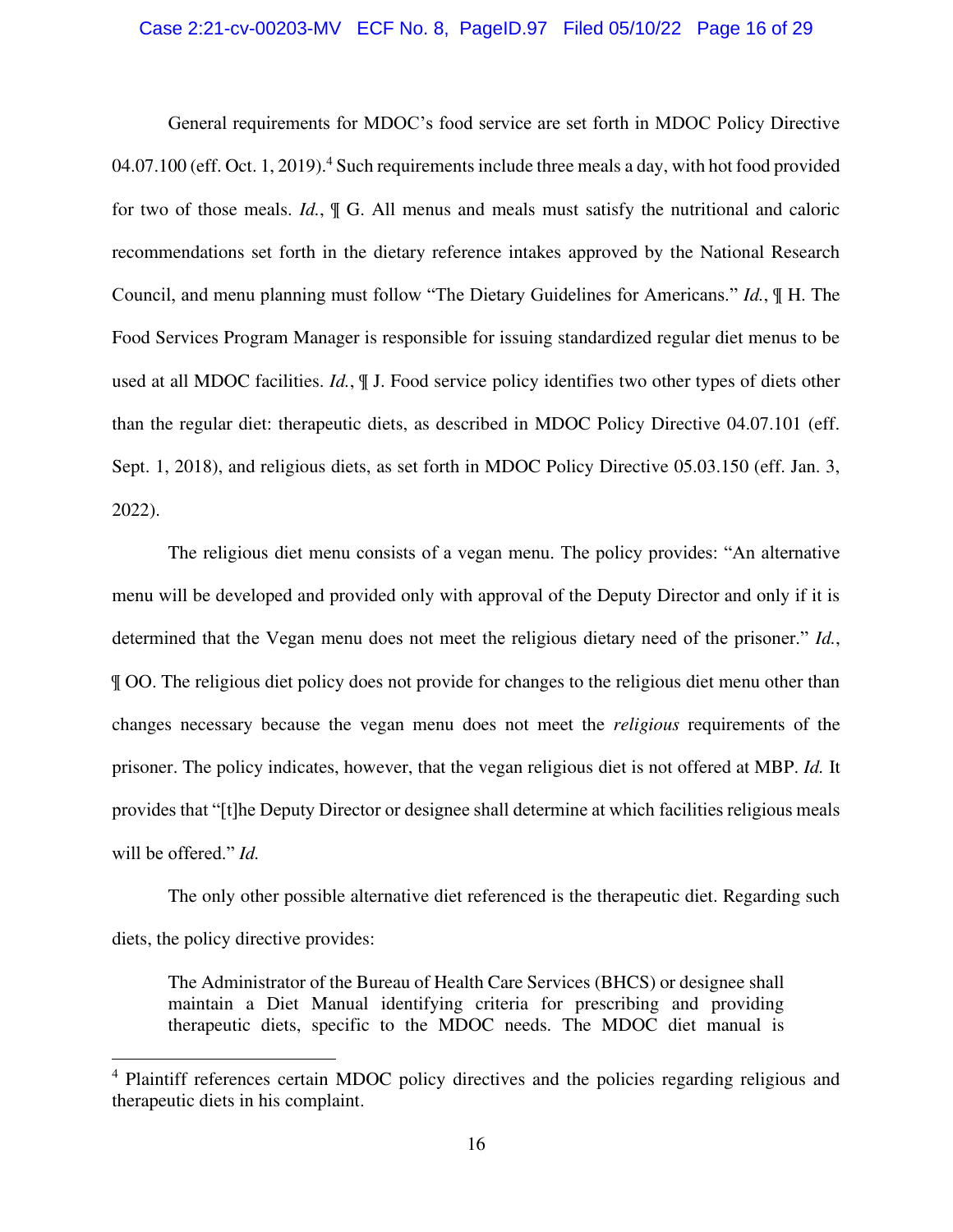researched and written by the BHCS Registered Dietitians. This manual provides a guideline for circumstances under which therapeutic diets are to be ordered and medical nutritional services are to be provided.

To comply with existing standards of health care, all therapeutic diets shall be ordered by the MP or dentist based on guidelines set forth in the MDOC Diet Manual. The menus for therapeutic diets will be written by BHCS Registered Dietitians in accordance with the MDOC Diet Manual. Therapeutic diet orders will be reviewed by BHCS Registered Dietitians to ensure appropriateness and make recommendations based on the guidelines of the MDOC Diet Manual. All therapeutic diets will be served as prescribed in the Prisoner Health Record (PHR) by the MP or dentist and in accordance with the MDOC Diet Manual and PD 04.07.100 "Offender Meals and Food Quality Assurance."

\* \* \*

Menu options such as vegetarian, pork-free or other dietary variances that are requested for religious or personal (non-medical) reasons are not therapeutic diets and should not be ordered as such.

MDOC Policy Directive 04.07.101,  $\mathbb{I} \mathbb{I}$  G, H, M. (eff. Sept. 1, 2018). The policy directive makes clear that the preparation and service of the food is the responsibility "of Food Service within each institution" but the food is to be "prepared and served according to the therapeutic diet menus as written by [Bureau of Health Care Services] Registered Dieticians." *Id*., ¶¶ P, Q.

Here, Plaintiff's complaint alleges that on numerous occasions, he personally spoke to Defendants Lutjens, Feliciano, Wellman, Tasson, Dahl, McCarthy, and Huss about the issues with his diet and that they refused to do anything to assist. He also avers that they were aware that MBP "did not provide and/or was not equipped to provide special religious Buddhist 'strict vegan' diet[] meals." (ECF No. 1, PageID.8.) However, with respect to Defendant Wellman, Plaintiff asserts that she tried to accommodate his religious practices by providing him with vegan items from the regular menu. (*Id.*) Based upon the above policy directives, and the absence of any allegations in Plaintiff's complaint to the contrary, there are no facts alleged that support an inference that Defendants Lutjens, Feliciano, Wellman, Tasson, Dahl, McCarthy, and Huss played an active role in creating the religious diet, failing to offer it at MBP, having Plaintiff transferred to MBP, and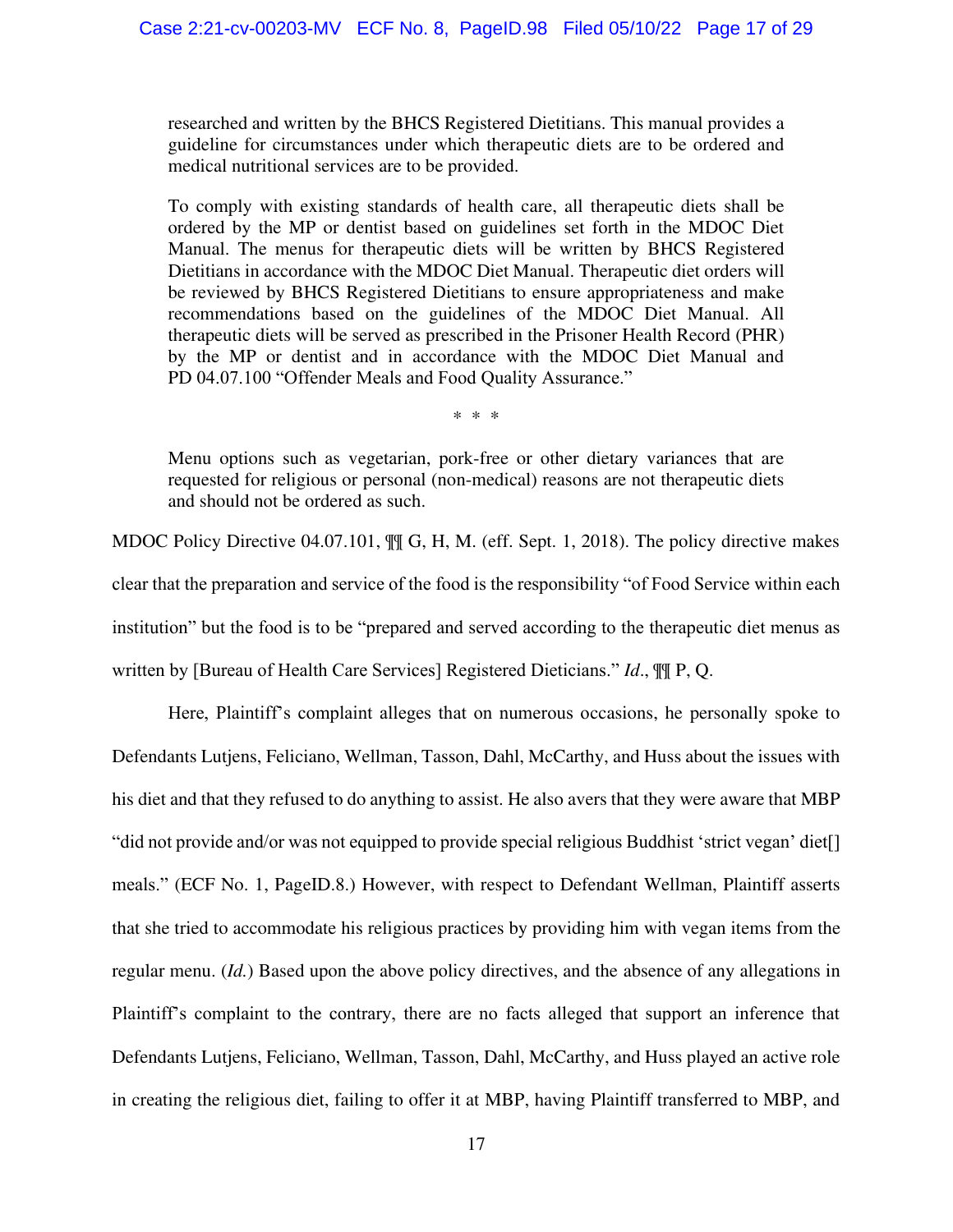#### Case 2:21-cv-00203-MV ECF No. 8, PageID.99 Filed 05/10/22 Page 18 of 29

refusing to change Plaintiff's diet to a strict vegan diet to accommodate his Buddhist beliefs. Plaintiff's First Amendment free exercise claims against those Defendants will, therefore, be dismissed.

Similarly, there is nothing in the policy directives or Plaintiff's factual allegations that support the inference that Defendant Washington played any role in creating the religious diet and not offering it at MBP, or that she played any role in the failure to switch Plaintiff to an alternative religious diet and having him transferred to MBP. Plaintiff, therefore, has failed to allege that Defendant Washington participated in active unconstitutional behavior regarding his claimed First Amendment free exercise violation.

Plaintiff contends that Defendant Heinritz had him transferred to MBP a second time despite knowledge that MBP could not accommodate his religious diet. (ECF No. 1, PageID.8.) Plaintiff alleges that prior to transfer, all inmates are to be screened to ensure that their special accommodations can be met at the new facility. (*Id.*, PageID.13.) MDOC Policy Directive 05.01.140 provides that a transfer order must include "the purpose of transfer, program information, [Special Problem Offender Notice] information, Security Threat Group (STG) designation, assaultive and property risk designations, current security screening designations, special handling (e.g., medical accommodations), and any pertinent information regarding special precautions which are to be taken with that prisoner." MDOC Policy Directive 05.01.140 ¶ H (eff. Nov. 1, 2017). Based upon that policy directive, and given Plaintiff's allegations, Plaintiff has plausibly alleged that Defendant Heinritz violated his First Amendment free exercise rights by transferring him to MBP despite knowing that MBP could not accommodate his religious diet.

Plaintiff sues Defendant Heinritz in her personal and official capacities. (ECF No. 1, PageID.3.) As noted above, he seeks damages as well as declaratory and injunctive relief. A suit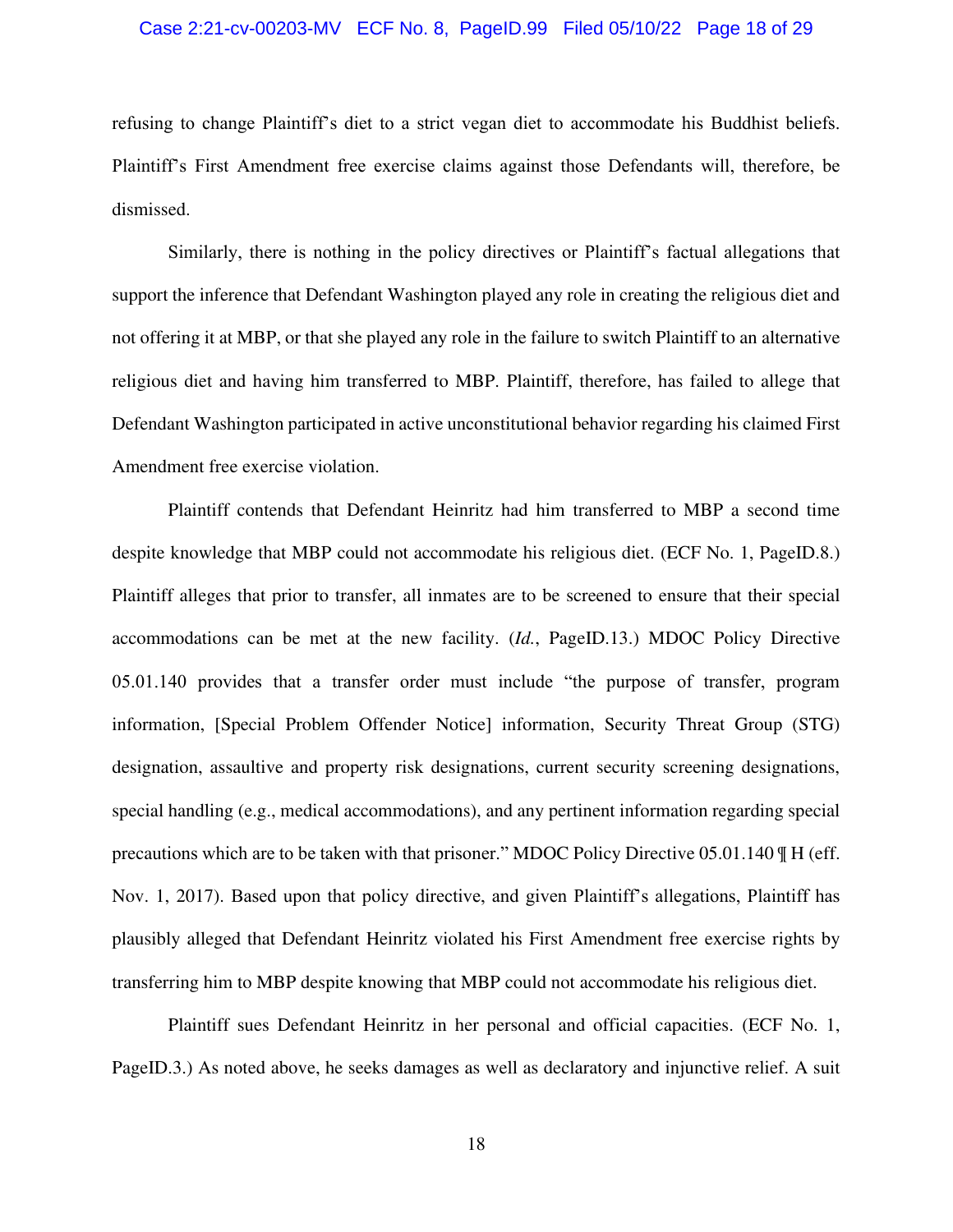#### Case 2:21-cv-00203-MV ECF No. 8, PageID.100 Filed 05/10/22 Page 19 of 29

against an individual in his or her official capacity is equivalent to a suit brought against the governmental entity: in this case, the MDOC. *See Will v. Mich. Dep't of State Police*, 491 U.S. 58, 71 (1989); *Matthews v. Jones*, 35 F.3d 1046, 1049 (6th Cir. 1994). An official-capacity defendant is absolutely immune from monetary damages. *Will*, 491 U.S. at 71; *Turker v. Ohio Dep't of Rehab. & Corr.*, 157 F.3d 453, 456 (6th Cir. 1998); *Wells v. Brown*, 891 F.2d 591, 592-93 (6th Cir. 1989). The Court, therefore, will dismiss Plaintiff's suit for monetary relief against Defendant Heinritz in her official capacity.

Moreover, an official capacity action seeking injunctive relief constitutes an exception to sovereign immunity. *See Ex Parte Young*, 209 U.S. 123, 159–60 (1908) (Eleventh Amendment immunity does not bar prospective injunctive relief against a state official). "Under the *Ex Parte Young* exception, a federal court can issue prospective injunctive and declaratory relief compelling a state official to comply with federal law[.]" *S & M Brands, Inc. v. Cooper*, 527 F.3d 500, 507 (6th Cir. 2008) (citing *Will*, 491 U.S. at 71 & n.10). Plaintiff seeks injunctive relief in the form of an order enjoining his transfer to any facility that does not provide special religious diets. (ECF No. 1, PageID.13.) Defendant Heinritz is the MDOC's Correctional Facilities Administration Transfer Coordinator and, therefore, would have direct involvement in any future transfers of Plaintiff to other MDOC facilities. Plaintiff, therefore, may maintain his First Amendment free exercise claim for declaratory and injunctive relief against Defendant Heinritz in her official capacity.

#### **b. RLUIPA Defendants**

RLUIPA does not create a cause of action against an individual in that individual's personal capacity. *Sossamon v. Lone Star State of Texas*, 560 F.3d 316, 331 (5th Cir. 2009), *aff'd Sossamon*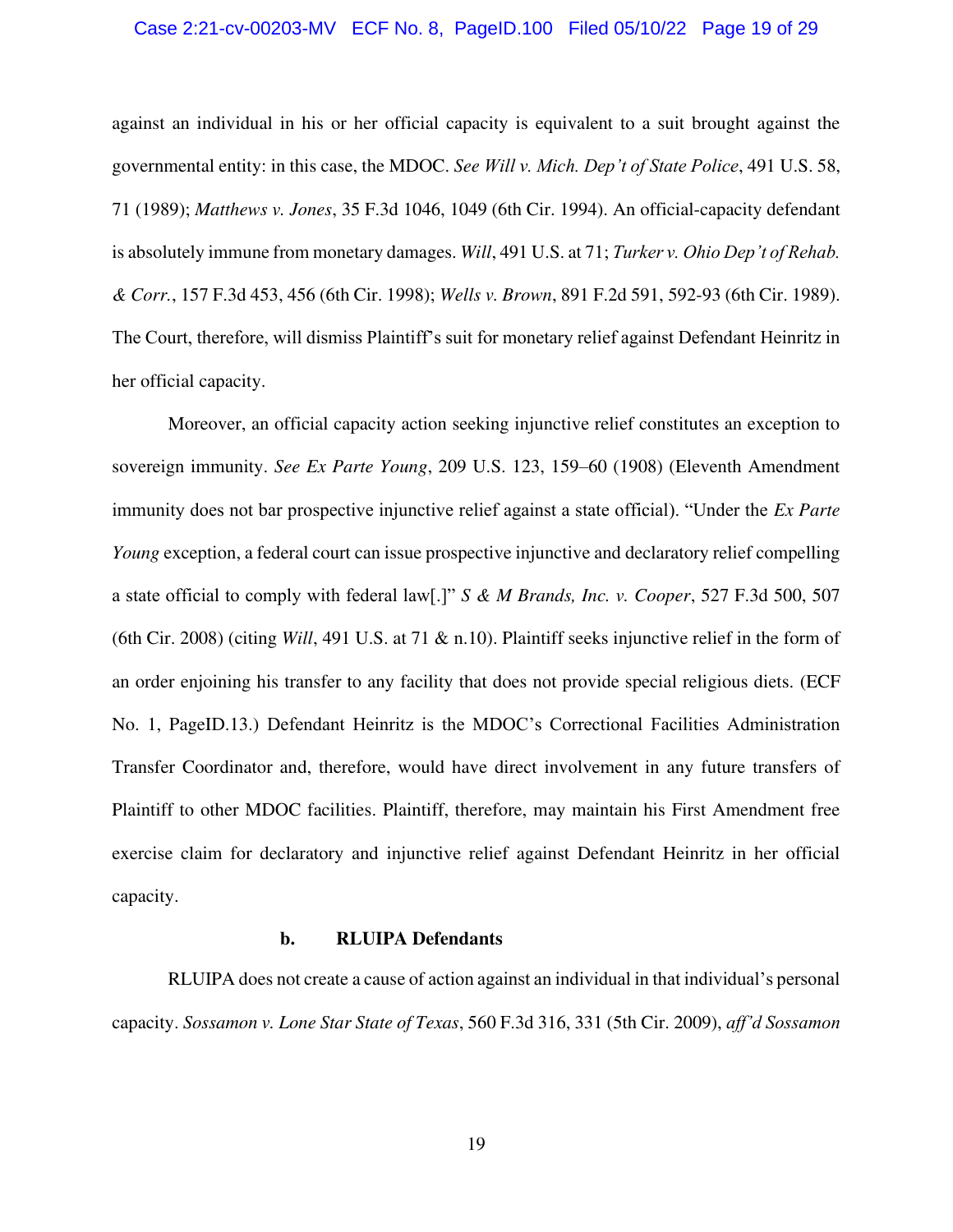*v. Texas*, 563 U.S. 277 (2011)<sup>5</sup>; *see also Grayson v. Schuler*, 666 F.3d 450, 451 (7th Cir. 2012) ("[RLUIPA] does not create a cause of action against state employees in their personal capacity."); *Washington v. Gonyea*, 731 F.3d 143, 145 (2d Cir. 2013) ("RLUIPA does not provide a cause of action against state officials in their individual capacities . . . .").<sup>6</sup> Plaintiff names Defendants Lutjens, Feliciano, Wellman, Tasson, Dahl, McCarthy, and Huss in their personal capacities only. (ECF No. 1, PageID.2–4.) Plaintiff's RLUIPA claims against those Defendants will, therefore, be dismissed. Plaintiff's RLUIPA claims against Defendant Heinritz in her personal capacity will also be dismissed.

Moreover, RLUIPA does not permit damages claims against prison officials in their official capacities either. A suit against an individual in his official capacity is equivalent to a suit brought against the governmental entity. *See Will*, 491 U.S. at 71 (1989); *Matthews*, 35 F.3d at 1049. In *Sossamon v. Texas*, 563 U.S. 277 (2011), the Supreme Court held that the RLUIPA did not abrogate sovereign immunity under the Eleventh Amendment. *See also Cardinal v. Metrish*, 564 F.3d 794, 801 (6th Cir. 2009) ("[T]he Eleventh Amendment bars plaintiff's claim for monetary relief under RLUIPA."). Therefore, although the statute permits the recovery of "appropriate relief against a government," 42 U.S.C. § 2000cc-2(a), monetary damages are not available under

<sup>&</sup>lt;sup>5</sup> The Supreme Court granted certiorari only on the question "Whether an individual may sue a State or state official in his official capacity for damages for violation of" RLUIPA. *Sossamon v. Texas*, 560 U.S. 923 (2010). Thus, the Supreme Court left undisturbed and unreviewed the Fifth Circuit's holding that "RLUIPA does not create a cause of action against defendants in their individual capacities." *Sossamon*, 560 F.3d at 331.

<sup>&</sup>lt;sup>6</sup> In *Haight v. Thompson*, 763 F.3d 554 (6th Cir. 2014), the Sixth Circuit analyzed whether Congress's spending power permitted a RLUIPA damages claim against an individual prison official in the official's personal capacity. The court rested its determination that such claims were not permitted on its conclusion that "appropriate relief" under RLUIPA was not a sufficiently clear statement to authorize such a damages claim. *Id*. at 567-69. The court stopped short of adopting the reasoning that swayed the Fifth Circuit in *Sossamon* and subsequent federal circuit court panels. *Haight*, however, did not squarely present the issue whether a personal capacity suit for injunctive or declaratory relief might be available.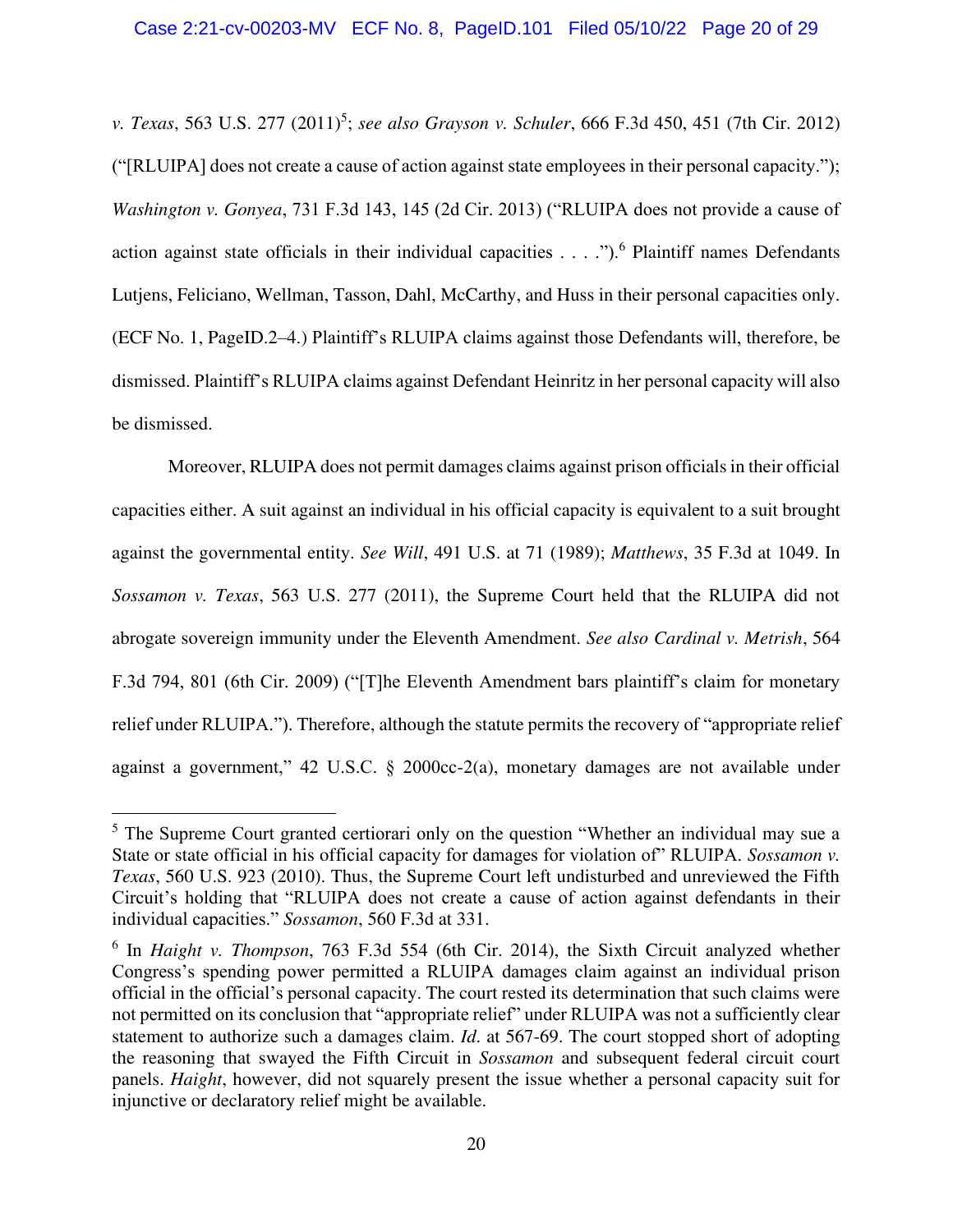RLUIPA. Plaintiff's claims for damages against Defendants Washington and Heinritz in their official capacities will, therefore, be dismissed.

Sovereign immunity, however, does not bar a suit seeking declaratory or injunctive relief against Defendants in their official capacities. *See Ex Parte Young*, 209 U.S. at 159–60. That exception, however, applies only to prospective relief. *Green v. Mansour*, 474 U.S. 64, 68–73 (1985). Plaintiff seeks declaratory or injunctive relief that is prospective. For the reasons discussed above, Plaintiff may maintain his claims for declaratory and injunctive relief under RLUIPA against Defendant Heinritz in her official capacity. Plaintiff, however, has not set forth allegations that Defendant Washington was personally involved in his transfer to MBP and the failure to provide him a religious diet. His RLUIPA claims against Defendant Washington will, therefore, be dismissed.

#### **3. Eighth Amendment Claims**

Plaintiff next avers that Defendants Huss, Dahl, Wellman, McCarthy, Lutjens, and Feliciano violated his Eighth Amendment rights by refusing him his religious diet, causing him to be unable to adequately eat. (ECF No. 1, PageID.12.) He also suggests that Defendants Washington and Heinritz violated his Eighth Amendment rights by placing him at MBP, where he was unable to eat because he could not receive his religious diet. (*Id.*)

The Eighth Amendment imposes a constitutional limitation on the power of the states to punish those convicted of crimes. Punishment may not be "barbarous," nor may it contravene society's "evolving standards of decency." *Rhodes v. Chapman*, 452 U.S. 337, 345–46 (1981). The Amendment, therefore, prohibits conduct by prison officials that involves the "unnecessary and wanton infliction of pain." *Ivey v. Wilson*, 832 F.2d 950, 954 (6th Cir. 1987) (per curiam) (quoting *Rhodes*, 452 U.S. at 346). The deprivation alleged must result in the denial of the "minimal civilized measure of life's necessities." *Rhodes*, 452 U.S. at 347; *see also Wilson v. Yaklich*, 148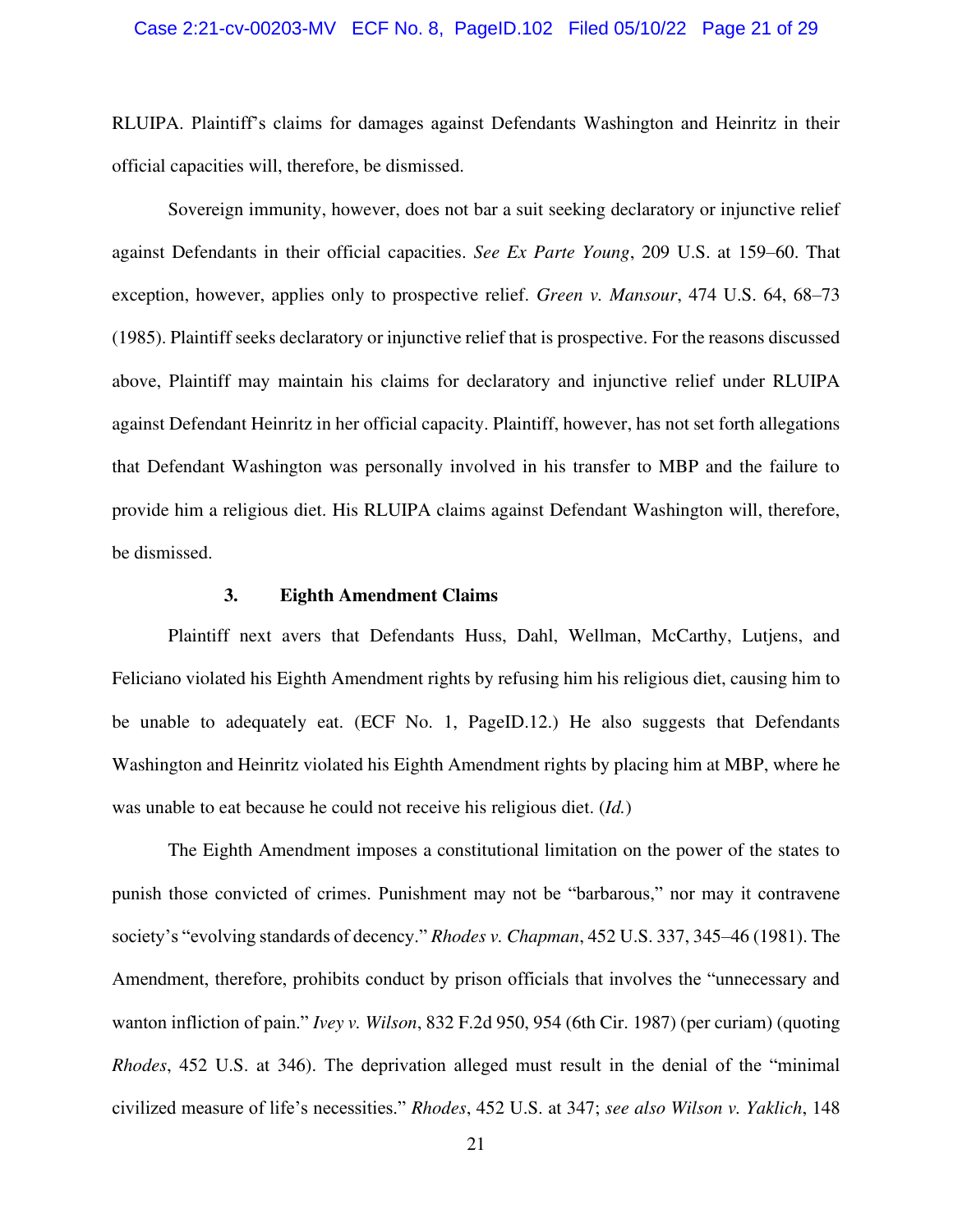#### Case 2:21-cv-00203-MV ECF No. 8, PageID.103 Filed 05/10/22 Page 22 of 29

F.3d 596, 600–01 (6th Cir. 1998). The Eighth Amendment is only concerned with "deprivations of essential food, medical care, or sanitation" or "other conditions intolerable for prison confinement." *Rhodes*, 452 U.S. at 348 (citation omitted). Moreover, "[n]ot every unpleasant experience a prisoner might endure while incarcerated constitutes cruel and unusual punishment within the meaning of the Eighth Amendment." *Ivey*, 832 F.2d at 954. "Routine discomfort is 'part of the penalty that criminal offenders pay for their offenses against society.'" *Hudson v. McMillian*, 503 U.S. 1, 9 (1992) (quoting *Rhodes*, 452 U.S. at 347). As a consequence, "extreme deprivations are required to make out a conditions-of-confinement claim." *Id.*

In order for a prisoner to prevail on an Eighth Amendment claim, he must show that he faced a sufficiently serious risk to his health or safety and that the defendant official acted with "'deliberate indifference' to [his] health or safety." *Mingus v. Butler*, 591 F.3d 474, 479–80 (6th Cir. 2010) (citing *Farmer v. Brennan*, 511 U.S. 825, 834 (1994) (applying deliberate indifference standard to medical claims)); *see also Helling v. McKinney*, 509 U.S. 25, 35 (1993) (applying deliberate indifference standard to conditions of confinement claims)). The deliberate-indifference standard includes both objective and subjective components. *Farmer*, 511 U.S. at 834; *Helling*, 509 U.S. at 35–37. To satisfy the objective prong, an inmate must show "that he is incarcerated under conditions posing a substantial risk of serious harm." *Farmer*, 511 U.S. at 834. Under the subjective prong, an official must "know[] of and disregard[] an excessive risk to inmate health or safety." *Id.* at 837. "[I]t is enough that the official acted or failed to act despite his knowledge of a substantial risk of serious harm." *Id.* at 842. "It is, indeed, fair to say that acting or failing to act with deliberate indifference to a substantial risk of serious harm to a prisoner is the equivalent of recklessly disregarding that risk." *Id.* at 836. "[P]rison officials who actually knew of a substantial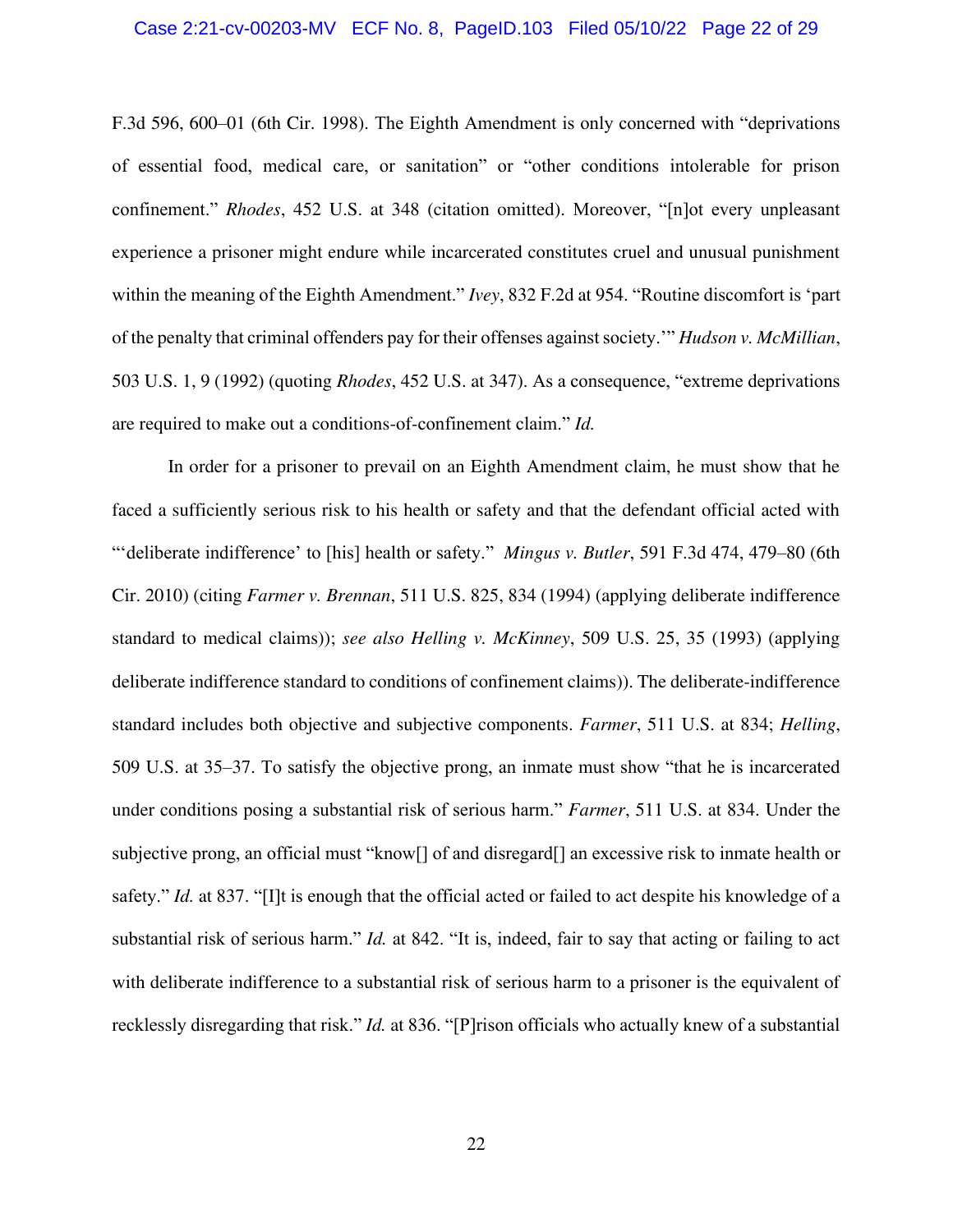#### Case 2:21-cv-00203-MV ECF No. 8, PageID.104 Filed 05/10/22 Page 23 of 29

risk to inmate health or safety may be found free from liability if they responded reasonably to the risk, even if the harm ultimately was not averted." *Id.* at 844.

"[I]t is clearly established that the prison must provide adequate nutrition to prisoners," and that a failure to do so is an Eighth Amendment violation. *See Welch v. Spaulding*, 627 F. App'x 479, 484 (6th Cir. 2015). Here, Plaintiff contends that during his incarceration at MBP, he "had to live off a piece of [fruit,] a cup of breakfast juice, and 4 oz cups of peanut butter that he received from other inmates." (ECF No. 1, PageID.12.) Plaintiff also alleges that his inability to adequately eat caused him to experience hunger pains, difficulty sleeping, and side-effects from being unable to take his antidepressant with food. (*Id.*)

Plaintiff contends that Defendants Lutjens, Feliciano, and McCarthy told him that "he should do them and the State a favor and kill himself and save them all money, because if it was up to them they would allow Plaintiff to starve." (*Id.*, PageID.9.) The use of such language, although unprofessional, does not rise to constitutional dimensions. *See Johnson v. Dellatifa*, 357 F.3d 539, 546 (6th Cir. 2004); *Ivey v. Wilson*, 832 F.2d 950, 954–55 (6th Cir. 1987); *see also Murray v. U.S. Bureau of Prisons*, No. 95-5204, 1997 WL 34677, at \*3 (6th Cir. Jan. 28, 1997) ("Although we do not condone the alleged statements, the Eighth Amendment does not afford us the power to correct every action, statement, or attitude of a prison official with which we might disagree."). Nothing in the complaint, however, leads to the inference that Defendants Lutjens, Feliciano, and McCarthy failed to offer any sort of meal to Plaintiff. Given the lack of such allegations, Plaintiff has failed to set forth a plausible Eighth Amendment claim against Defendants Lutjens, Feliciano, and McCarthy.

With regard to Defendants Dahl, Tasson, and Huss, Plaintiff alleges that they told him "directly that the only way [he] was going to eat is to break his religious tenets and eat off the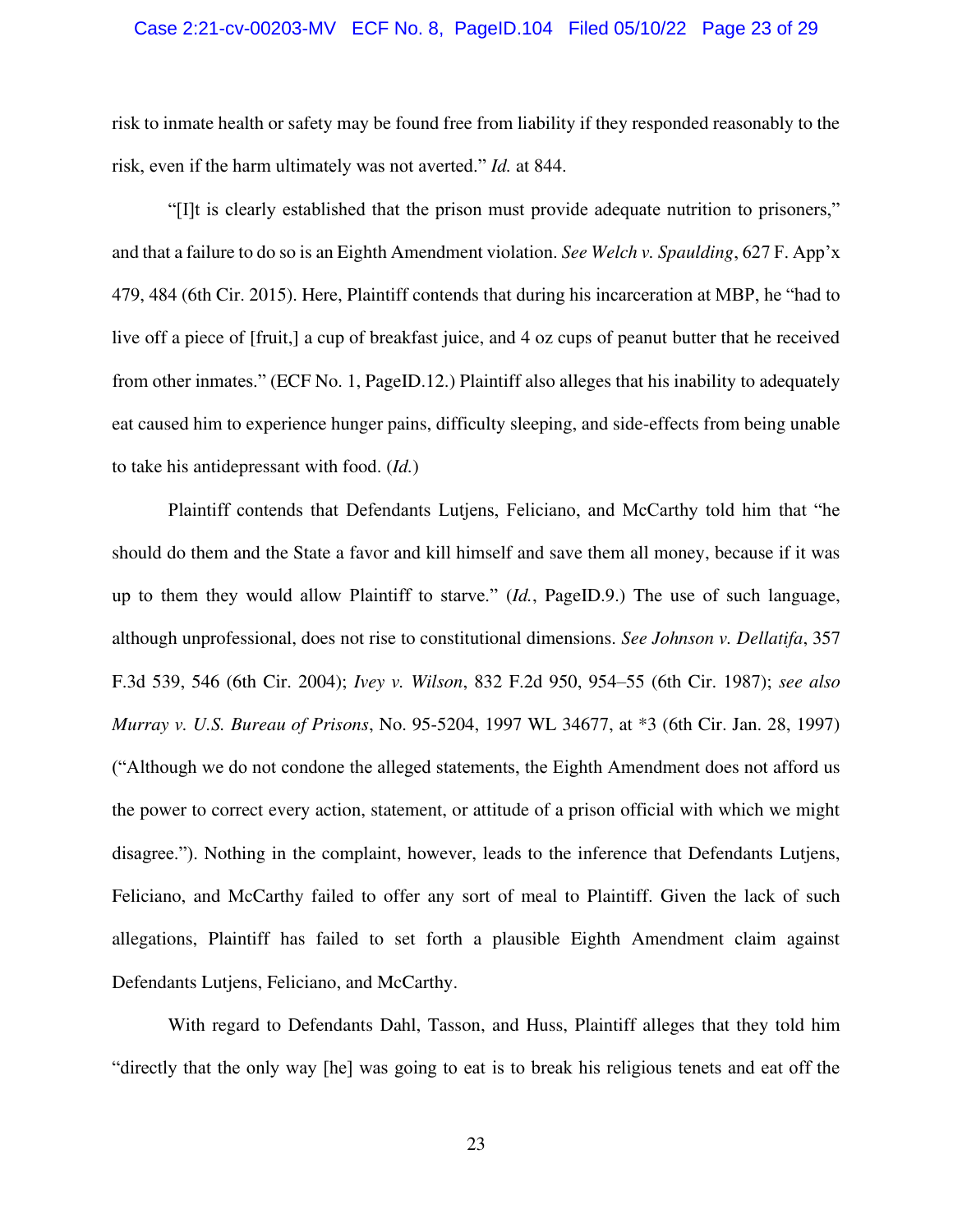#### Case 2:21-cv-00203-MV ECF No. 8, PageID.105 Filed 05/10/22 Page 24 of 29

regular meal lines." (ECF No. 1, PageID.9.) Again, however, nothing in the complaint leads to the inference that these Defendants refused to offer any sort of meal to Plaintiff. Likewise, nothing in the complaint leads to an inference that Defendant Washington actively refused to offer any sort of meal to Plaintiff. Given the lack of such allegations, Plaintiff has failed to set forth a plausible Eighth Amendment claim against Defendants Dahl, Tasson, Huss, and Washington.

With regard to Defendant Wellman, Plaintiff alleges that from July 10, 2020, through July 24, 2020, she attempted to accommodate his religious needs by providing him vegan items from the regular menu. (ECF No. 1, PageID.8.) When Plaintiff was transferred back to MBP on September 14, 2020, Defendant Wellman told Plaintiff that she "has no authority to modify or change his religious diet." (*Id.*) As discussed *supra*, Defendant Wellman had no authority to do so. However, as a dietician at MBP, Defendant Wellman would have responsibility for ensuring that Plaintiff received adequate calories and nutrition. Plaintiff's complaint infers that Defendant Wellman knew that Plaintiff was not receiving adequate nutrition and failed to correct such. Plaintiff, therefore, has set forth a plausible Eighth Amendment claim against Defendant Wellman at this time.

As to Defendant Heinritz, Plaintiff alleges that she transferred him back to MBP on September 14, 2020, despite knowing that his religious diet could not be accommodated at that facility. (ECF No. 1, PageID.8.) As discussed *supra*, MDOC Policy Directive provides that prior to transferring an inmate, it must be determined that the transferee facility can accommodate that inmate's needs, including programming, etc. MDOC Policy Directive 05.01.140 ¶ H. Plaintiff's complaint allows an inference that, as transfer coordinator for the MDOC, Defendant Heinritz knew that Plaintiff would not be able to adequately eat at MBP unless he violated his religious diet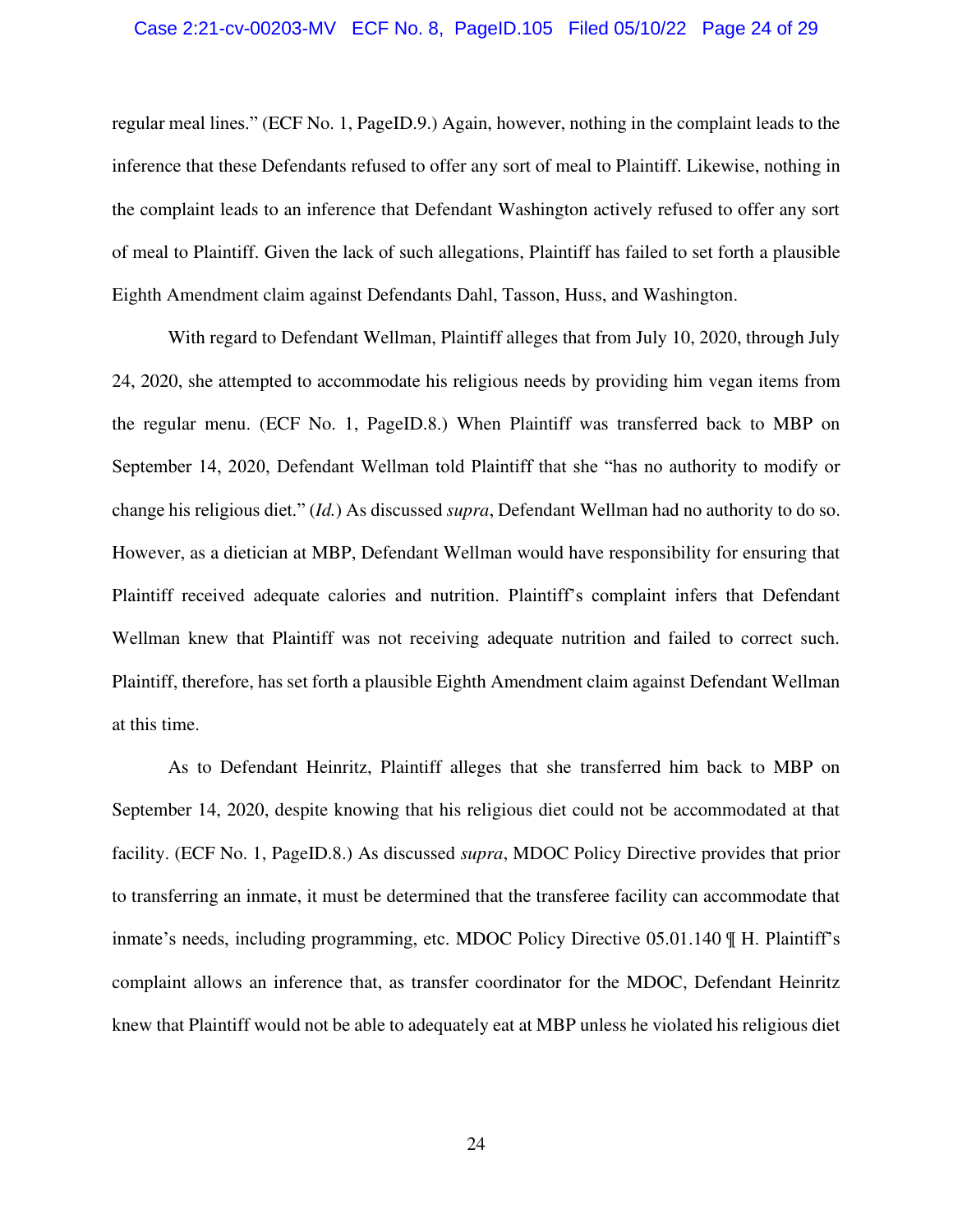#### Case 2:21-cv-00203-MV ECF No. 8, PageID.106 Filed 05/10/22 Page 25 of 29

tenets and transferred him anyway despite that knowledge. Plaintiff, therefore, has set forth a plausible Eighth Amendment claim against Defendant Heinritz at this time.

#### **4. First Amendment Retaliation Claims**

Plaintiff contends that Defendants Heinritz, Huss, Tasson, Dahl, McCarthy, Lutjens, and Feliciano retaliated against him for filing grievances by burdening his religious exercise by not providing a Buddhist "strict vegan" diet while he was incarcerated at MBP. (ECF No. 1, PageID.12.) Specifically, Plaintiff suggests that Defendants Huss, Tasson, Dahl, McCarthy, Lutjens, and Feliciano retaliated by telling him that they would help him get his religious diet only if he "signed off his pending grievances against them." (*Id.*, PageID.9.) He suggests further that Defendant Heinritz retaliated against him by transferring him back to MBP.

Retaliation based upon a prisoner's exercise of his or her constitutional rights violates the Constitution. *See Thaddeus-X v. Blatter*, 175 F.3d 378, 394 (6th Cir. 1999) (en banc). In order to set forth a First Amendment retaliation claim, a plaintiff must establish three elements: (1) he was engaged in protected conduct; (2) an adverse action was taken against him that would deter a person of ordinary firmness from engaging in that conduct; and (3) the adverse action was motivated, at least in part, by the protected conduct. *Id.* Moreover, a plaintiff must be able to prove that the exercise of the protected right was a substantial or motivating factor in the defendant's alleged retaliatory conduct. *See Smith v. Campbell*, 250 F.3d 1032, 1037 (6th Cir. 2001) (citing *Mount Healthy City Sch. Dist. Bd. of Educ. v. Doyle*, 429 U.S. 274, 287 (1977)).

The filing of a nonfrivolous prison grievance is constitutionally protected conduct for which a prisoner cannot be subject to retaliation. *See Smith v. Campbell*, 250 F.3d 1032, 1037 (6th Cir. 2001); *Herron v. Harrison*, 203 F.3d 410, 415 (6th Cir. 2000). Plaintiff, therefore, has adequately alleged protected conduct: he states that he filed numerous grievances concerning the denial of his religious diet and lack of adequate food.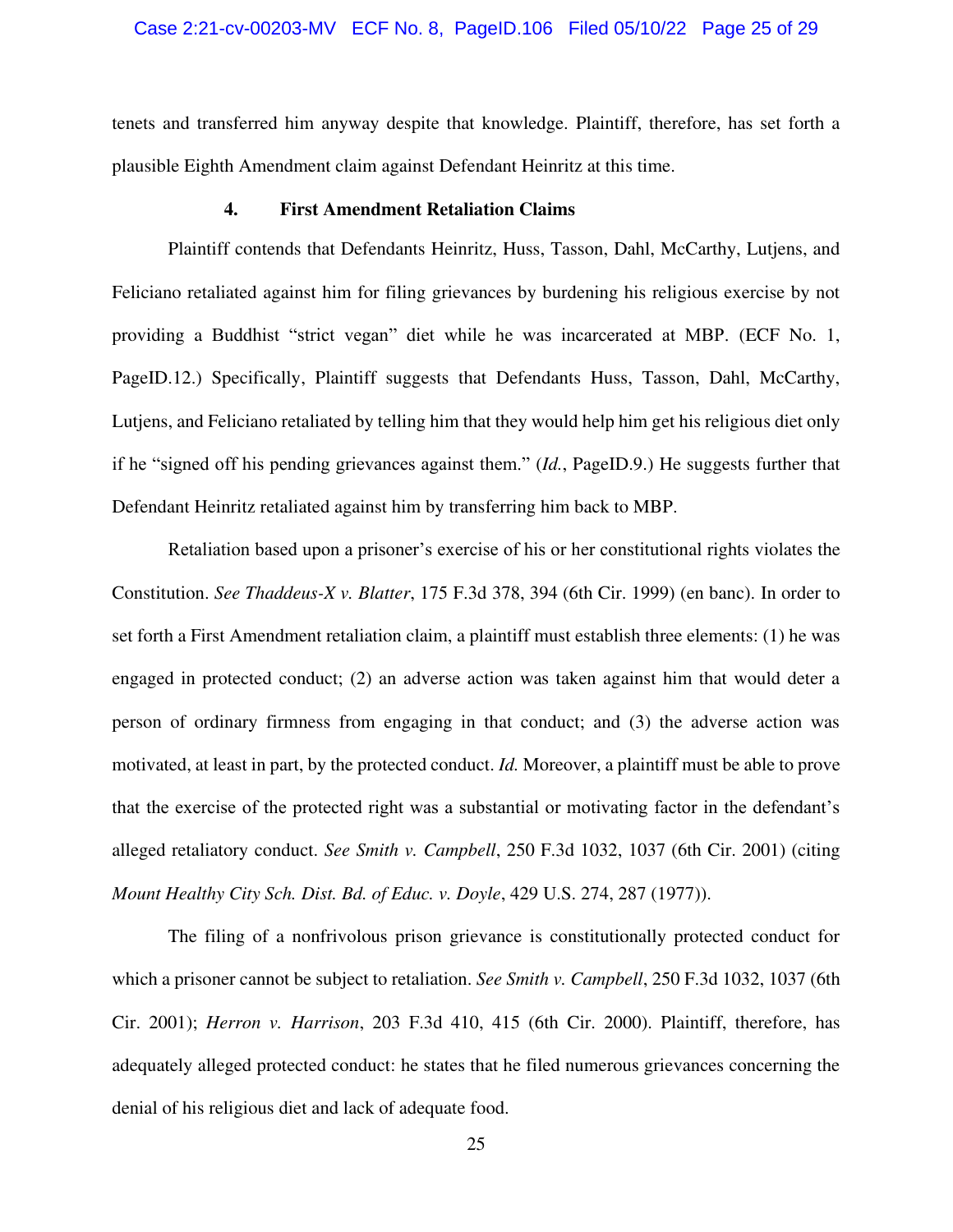#### Case 2:21-cv-00203-MV ECF No. 8, PageID.107 Filed 05/10/22 Page 26 of 29

To establish the second element of a retaliation claim, a prisoner-plaintiff must show adverse action by a prison official sufficient to deter a person of ordinary firmness from exercising his constitutional rights. *Thaddeus-X*, 175 F.3d at 396. The adverseness inquiry is an objective one and does not depend on how a particular plaintiff reacted. The relevant question is whether the defendants' conduct is "*capable* of deterring a person of ordinary firmness"; the plaintiff need not show actual deterrence. *Bell v. Johnson*, 308 F.3d 594, 606 (6th Cir. 2002) (emphasis in original).

It is well recognized that "retaliation" is easy to allege and that it can seldom be demonstrated by direct evidence. *See Harbin-Bey v. Rutter*, 420 F.3d 571, 580 (6th Cir. 2005); *Murphy v. Lane*, 833 F.2d 106, 108 (7th Cir. 1987). "[A]lleging merely the ultimate fact of retaliation is insufficient." *Murphy*, 833 F.2d at 108. "[C]onclusory allegations of retaliatory motive 'unsupported by material facts will not be sufficient to state . . . a claim under § 1983." *Harbin-Bey*, 420 F.3d at 580 (quoting *Gutierrez v. Lynch*, 826 F.2d 1534, 1538–39 (6th Cir. 1987)); *see also Murray v. Unknown Evert*, 84 F. App'x 553, 556 (6th Cir. 2003) (in complaints screened pursuant to 28 U.S.C. § 1915A, "[c]onclusory allegations of retaliatory motive with no concrete and relevant particulars fail to raise a genuine issue of fact for trial") (internal quotations omitted); *Lewis v. Jarvie*, 20 F. App'x 457, 459 (6th Cir. 2001) ("[B]are allegations of malice on the defendants' parts are not enough to establish retaliation claims" that will survive § 1915A screening) (citing *Crawford-El v. Britton*, 523 U.S. 574, 588 (1998)).

Here, Plaintiff contends that Defendant Heinritz transferred him to MBP a second time despite knowing that the facility could not accommodate his religious diet. In general, a transfer from one prison facility to another is not considered adverse. *See LaFountain v. Harry*, 716 F.3d 944, 948 (6th Cir. 2013) (citing *Smith v. Yarrow*, 78 F. App'x 529, 543 (6th Cir. 2003)). "Since prisoners are expected to endure more than the average citizen, and since transfers are common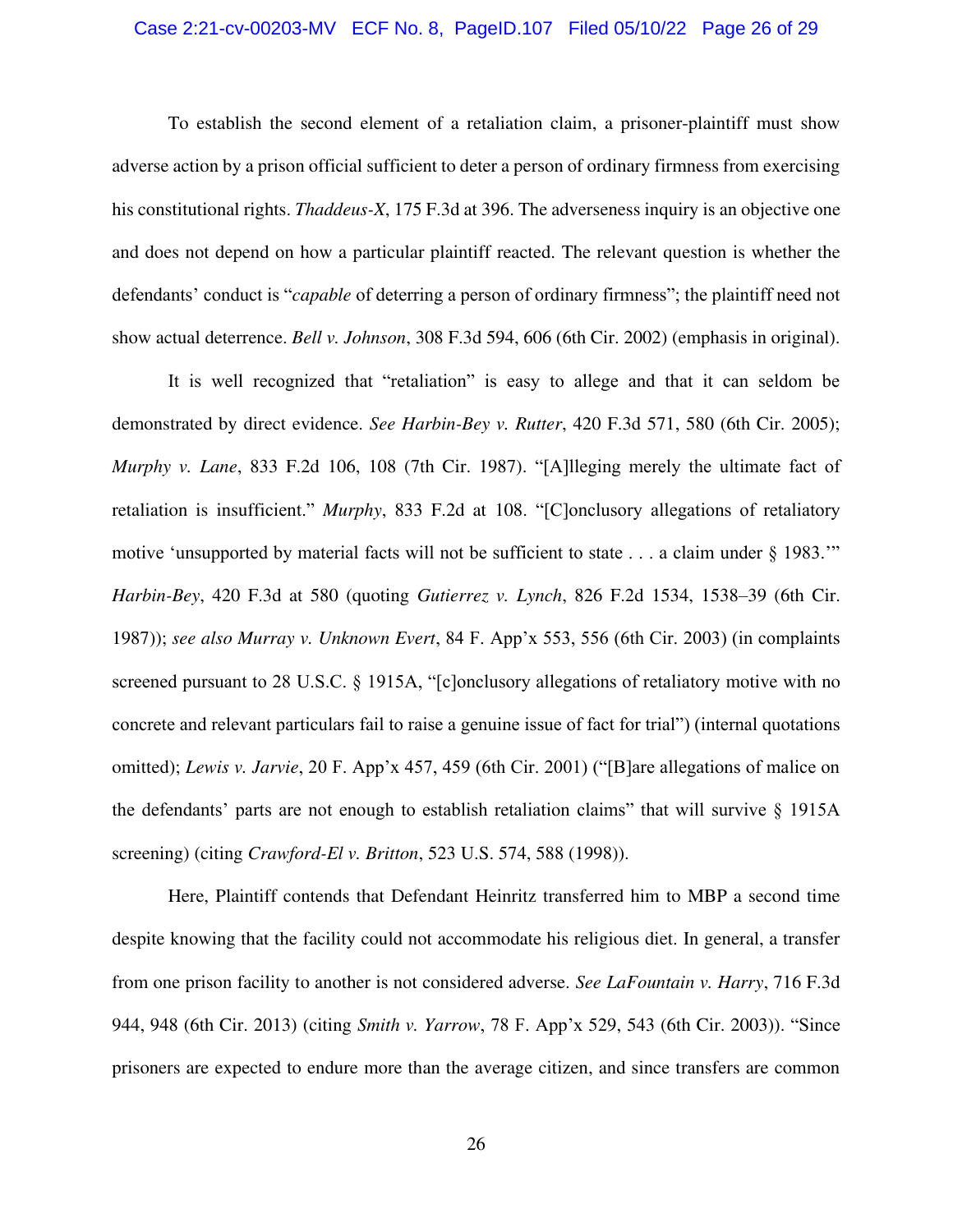#### Case 2:21-cv-00203-MV ECF No. 8, PageID.108 Filed 05/10/22 Page 27 of 29

among prisons, ordinarily a transfer would not deter a prisoner of ordinary firmness from continuing to engage in protected conduct." *Siggers-El v. Barlow*, 412 F.3d 693, 701 (6th Cir. 2005). In any event, Plaintiff's complaint is devoid of facts from which the Court could infer that Defendant Heinritz was personally aware of any grievances filed by Plaintiff prior to his second transfer to MBP. Plaintiff's conclusory and speculative allegations, therefore, fail to state a plausible First Amendment retaliation claim against Defendant Heinritz.

Plaintiff also contends that Defendants Huss, Tasson, Dahl, McCarthy, Lutjens, and Feliciano retaliated against him by telling him that they would not help him get his religious diet unless he "signed off his pending grievance against them." (ECF No. 1, PageID.9.) This Court has recognized that similar "settlement offers" do not constitute adverse action. *See Reese v. West*, No. 1:21-cv-492, 2022 WL 325403, at \* (W.D. Mich. Feb. 3, 2022) (dismissing inmate's First Amendment retaliation claim based upon allegations that the defendant officer threatened to ensure that he did not receive his property back if he refused to sign off on his grievance). Moreover, many courts, including this one, have concluded that the denial or refusal to process a grievance is not adverse action. *See, e.g.*, *Cameron v. Gurnoe*, No. 2:19-cv-71, 2019 WL 2281333, at \*4–5 (W.D. Mich. May 29, 2019) (citing cases); *Branch v. Houtz*, No. 1:16-cv-77, 2016 WL 737779, at \*6 (W.D. Mich. Feb. 26, 2016); *Ross v. Westchester Cnty. Jail*, No. 10 Civ. 3937(DLC), 2012 WL 86467, at \*8 (S.D.N.Y. Jan. 11, 2012) (the refusal to file a grievance is, without more, insufficient to constitute an adverse action); *Stone v. Curtin*, No. 1:11-cv-820, 2011 WL 3879505, at \*4 (W.D. Mich. Aug. 31, 2011) (the failure to process a prison grievance would not deter a prisoner of ordinary firmness from exercising his right to file a grievance); *Green v. Caruso*, No. 1:10-cv-958, 2011 WL 1113392, at \*10 (W.D. Mich. Mar. 24, 2011) (the denial of a prisoner's grievances was not sufficiently adverse to support a retaliation claim); *Burgos v. Canino*, 641 F. Supp. 2d 443,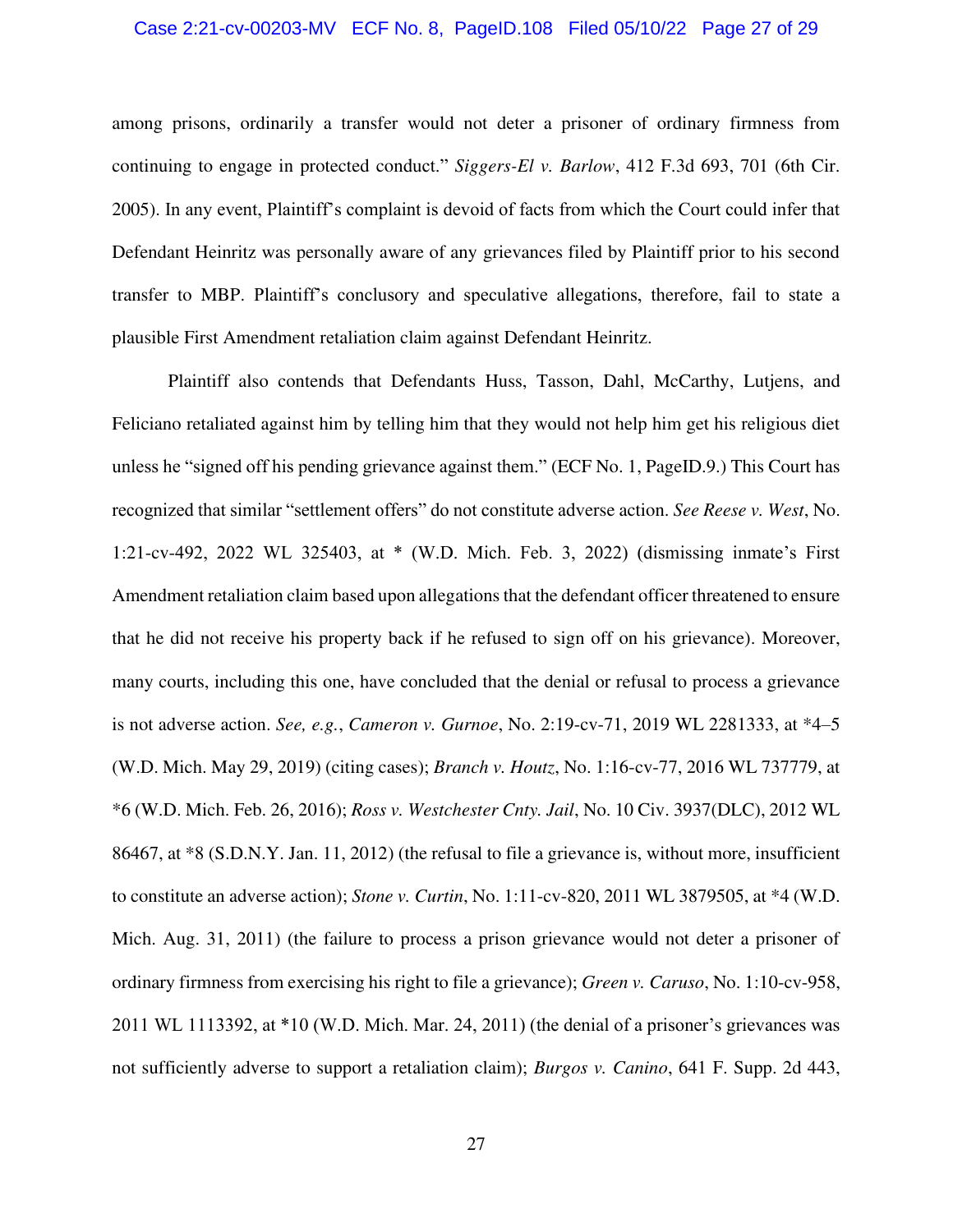454 (E.D. Pa. 2009), *aff'd*, 358 F. App'x 302 (3d Cir. 2009) (the rejection or denial of prison grievances does not constitute an adverse action for purposes of a retaliation claim).

As set forth above, however, MDOC policy dictates that alternative religious diets are "developed and provided only with approval of the Deputy Director and only if it is determined that the Vegan menu does not meet the religious dietary needs of the prisoner." MDOC Policy Directive 05.03.150 ¶ OO. Presumably, Plaintiff himself could not have contacted the Deputy Director directly and requested an alternative diet; he would have needed assistance in doing so from the administration at MBP. Moreover, by refusing to sign off on his grievances against Defendants Huss, Tasson, Dahl, McCarthy, Lutjens, and Feliciano, Plaintiff continued to receive inadequate nutrition while at MBP because he chose not to forego his religious tenets. Essentially, Defendants' offer of help meant Plaintiff had to choose between adequate meals and foregoing his First Amendment right of redress. For purposes of this action, the Court concludes that this Hobson's choice constitutes sufficient adverse action, as it is plausible that a person of ordinary firmness would choose adequate nutrition and forego his or her right of redress.

Finally, temporal proximity "may be 'significant enough to constitute indirect evidence of a causal connection so as to create an inference of retaliatory motive.'" *Muhammad v. Close*, 379 F.3d 413, 417-18 (6th Cir. 2004) (quoting *DiCarlo v. Potter*, 358 F.3d 408, 422 (6th Cir. 2004)). Plaintiff suggests that Defendants Huss, Tasson, Dahl, McCarthy, Lutjens, and Feliciano refused to assist him in obtaining his religious diet because of his grievances throughout his incarceration at MBP. Plaintiff, therefore, has set forth plausible First Amendment retaliation claims against Defendants Huss, Tasson, Dahl, McCarthy, Lutjens, and Feliciano at this time.

### **Conclusion**

Having conducted the review required by the Prison Litigation Reform Act, the Court determines that Defendants Scott, Carlson, Smoyer, Unknown Parties, and Washington will be